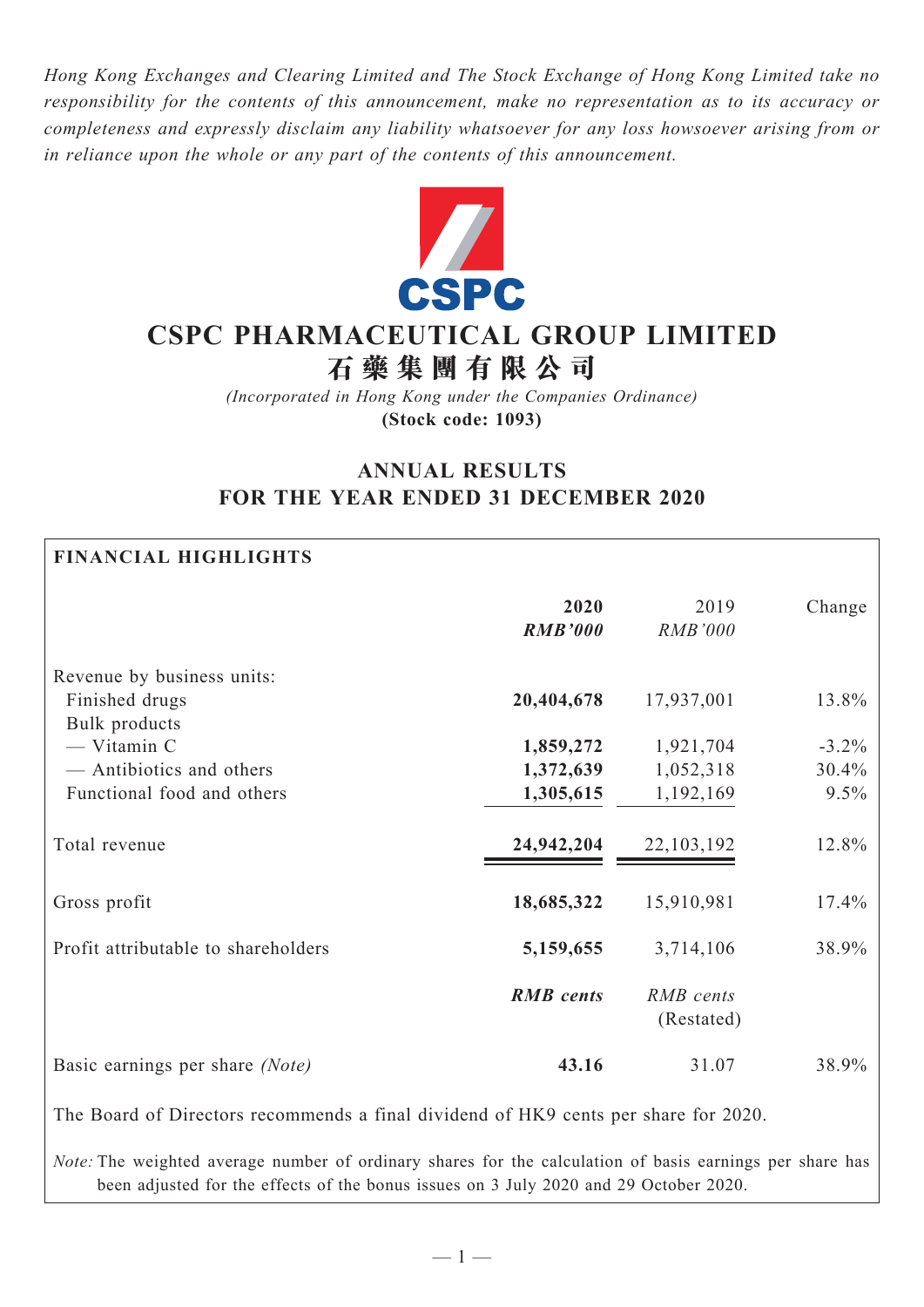## **Chairman's Statement**

#### **RESULTS**

For the year ended 31 December 2020, the Group's revenue increased 12.8% to RMB24,942 million, profit attributable to shareholders increased 38.9% to RMB5,160 million. Basic earnings per share increased similarly to RMB43.16 cents.

#### **DIVIDEND**

The Board of Directors recommends a final dividend of HK9 cents per share for 2020. Subject to the approval of the shareholders at the forthcoming annual general meeting of the Company, the proposed final dividend will be payable on 11 June 2021 to shareholders whose names appear on the register of members of the Company on 28 May 2021. An interim dividend of HK6 cents (equivalent to HK3.75 cents if adjusted for the effect of issuing bonus shares on 29 October 2020) per share for 2020 has been paid on 9 October 2020.

#### **INDUSTRY REVIEW**

Various policies with far-reaching implications have been promulgated in 2020 to regulate the development of the pharmaceutical industry. The "Opinions of the CPC Central Committee and the State Council on Deepening the Reform of Medical Insurance System" released on February 25 formulates the top-level planning of healthcare reform and further deepens the healthcare reform for the purpose of achieving a more mature and well-established healthcare security system, setting out the overall reform objectives and measures for the establishment of the medical insurance system in the next five to ten years.

Following the successful implementation of the second and third batches of the nationwide centralised procurement during the year, the fourth batch was completed in February 2021. The policy of consistency evaluation of generic drugs was formally extended to injectable formulation in May, which will further drive enterprises to improve drug quality and set a foundation for the gradual inclusion of injectable formulation products into the scope of centralised procurement. The policy of centralised procurement of medicines has become normalized and institutionalized, and is able to reduce the burden on patients as well as on the medical insurance fund, while at the same time it takes into consideration the reasonable profit of enterprises, promotes industry concentration and encourages product innovation and upgrading.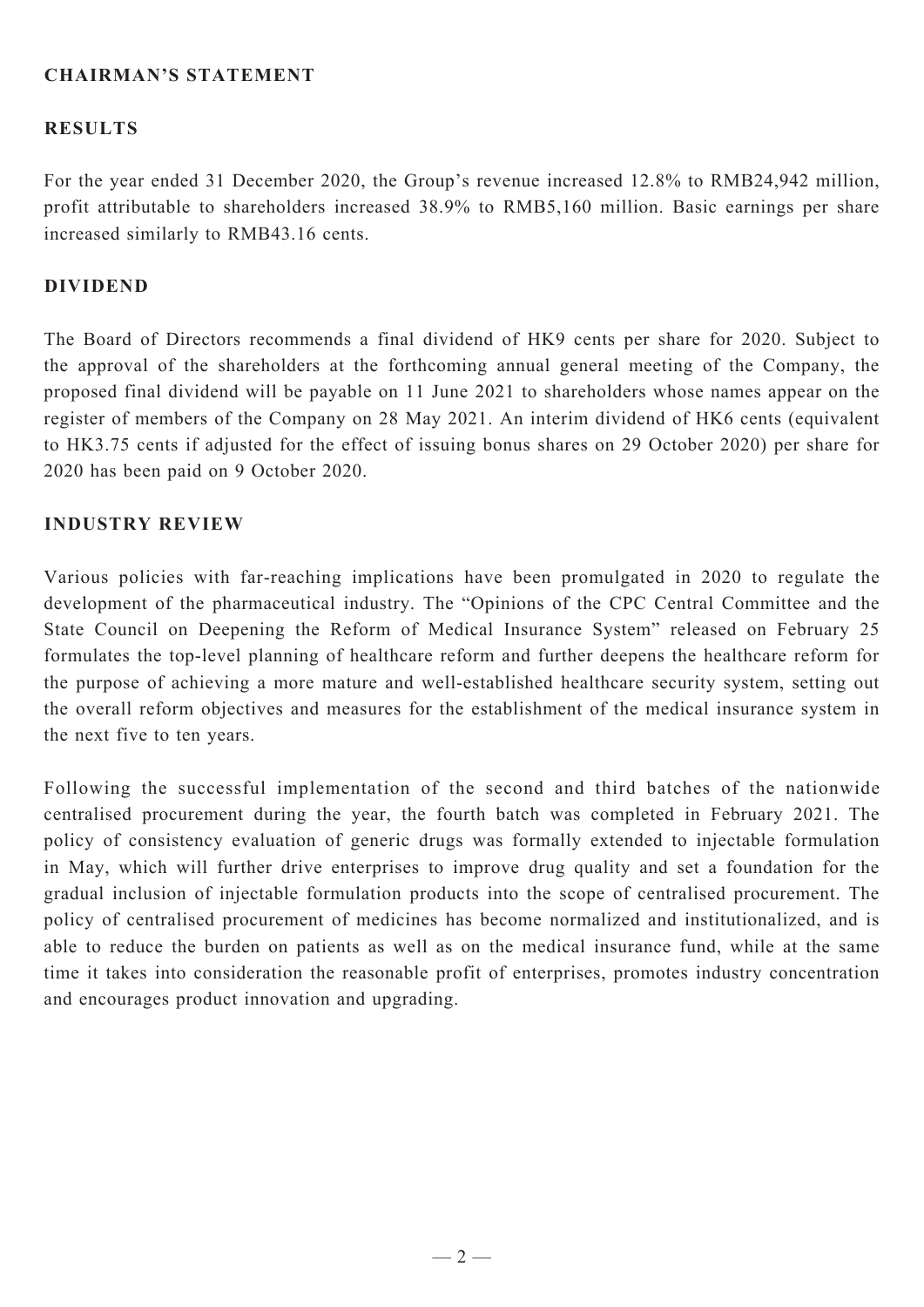The national reimbursement drug list adjustment in 2020 has introduced innovative policies of allowing enterprises to submit applications, and for the first time including products with higher sales amount for medical insurance basis negotiation. The dynamic adjustment of the national reimbursement drug list each year will greatly accelerate the inclusion of innovative drugs in the list and expedite the process of commercialisation. The ongoing reform of the medical insurance payment methods including pilot trial of Diagnosis Related Groups (DRGs) and Diagnosis-Intervention Packet (DIP) will generate a positive effect on improving the structure of drugs for clinical application, reducing the burden of patients and enhancing the accessibility of medication.

The introduction of these major healthcare reform policies has undoubtedly created significant impact to the pharmaceutical industry and greatly facilitated the reshuffle of the industry. The intensified competition for the survival of the fittest will lead to the emergence of outstanding companies, with the strongest remaining strong and the weakest exiting. With its strong professional market development capabilities, comprehensive management system, excellent corporate culture and sustained R&D capability of innovation, the Group has turned into a leading company in the industry and is moving to become the industry's benchmark.

#### **BUSINESS REVIEW**

In 2020, the novel coronavirus pandemic sweeping the world has cast a shadow over human health and the world economy, and the China's pharmaceutical industry has also faced unprecedented challenges. The Group has risen to the challenges and achieved remarkable growth under the difficult environment. Innovative drug products continued to maintain rapid growth with key products such as NBP, Duomeisu, Jinyouli and Keaili achieving remarkable sales results once again. More than 150 medical research projects have been conducted cumulatively for NBP, providing strong support for its market penetration and continuous growth. The price reduction of NBP resulting from the medical insurance negotiation during the year will significantly improve accessibility and affordability, benefiting more patients and driving sales volume growth with further market penetration and online sales growth. The coverage in target hospitals of oncology drugs has further been enhanced with efforts put on continuous gaining of market access, increasing in investment in academicbased promotion and expanding professional sales force. The wining of Keaili at the second round of national centralised procurement tender with the lowest price and inclusion into the national reimbursement drug list has greatly facilitated channel penetration and accelerate volume growth. For common generic drug products, Encun (clopidogrel bisulfate tablets), which won the centralised procurement tender, has rapidly established a presence in hospital market and become a new growth point, demonstrating the development advantages of the Group's economy of scale and rich product series in common generic drug products. The rapid sales growth of the newly launched products such as Daxinning (dronedarone hydrochloride tablets), Shuanling (pentoxifylline injection and tablets) and Enxi (pramipexole hydrochloride tablets) have provided further momentum to the Group's growth. The fourth batch of the reasonably-priced, tender-winning products, namely esomeprazole magnesium enteric-coated capsules, ibuprofen tablets, duloxetine hydrochloride enteric capsules, bortezomib for injection, pramipexole dihydrochloride tablets and norfloxacin tablets, will be quickly adopted by hospitals creating new source of profit growth.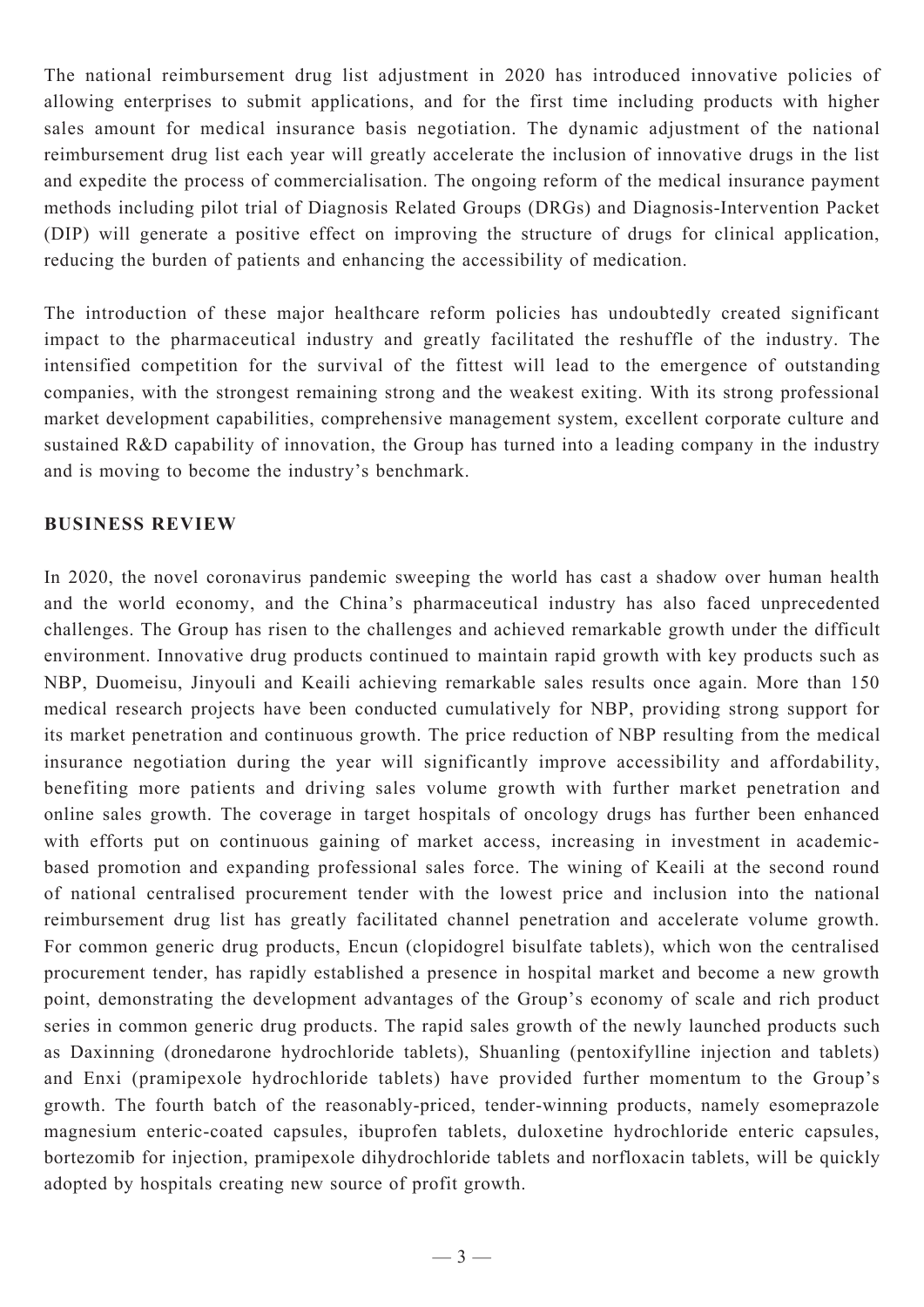The clinical development of products and indications has made good progress in 2020. Since the beginning of the year, 17 products have been granted drug registration approval, 14 products granted clinical trial approval and 24 products have passed the consistency evaluation of generic drugs. The marketing application of key product mitoxantrone hydrochloride liposome injection (new preparation) has been granted priority review and has passed the production on-site inspection and clinical trial examination; Duvelisib (innovative drug) has completed patient enrolment for its bridging study in China, and its marketing application has been filed; marketing application of amphotericin B liposome has been filed; progress of clinical trials of irinotecan liposome was smooth, and its marketing application is expected to be filed soon. Over the past three years, the Group has continued to increase investment in R&D, with a compound growth rate of 46.7% for its R&D expenses. As the R&D pipeline continues to grow, the development of clinical research has accelerated significantly, patients enrolled in trials are growing at multiples, with a lot of useful clinical trial data available. With the continued increase in R&D expenses, it is believed that the products and indications under the R&D pipeline layout will be more diversified. The Group has also developed dozens of new indications in several major therapeutic areas, expecting a number of new drugs to be approved for marketing in the next three years.

## **OUTLOOK**

Looking forward, the Group will continue to focus on the following three aspects:

#### **1. Strengthening the ability to develop the commercialized market**

While the scale of the sales team continues to expand, the management capability of the sales team will also be raised to a new level and height through the introduction of advanced behavioural and performance management tools in the industry. Through equity incentive for the marketing backbone officers, the team's work enthusiasm and team cohesion are greatly enhanced. We strive to achieve industry-leading market share for each core product in the sales product pipeline.

Leveraging on the good marketing base of our sales team, we will continue to improve our market access capabilities, rapidly expand the market and grow rapidly upon the approval of new products, so that patients can benefit as soon as possible. In turn, with the continuous improvement in sales capacity, the Group will maintain continuous and stable growth in its performance and continue to create value and solid growth in investment returns for our shareholders.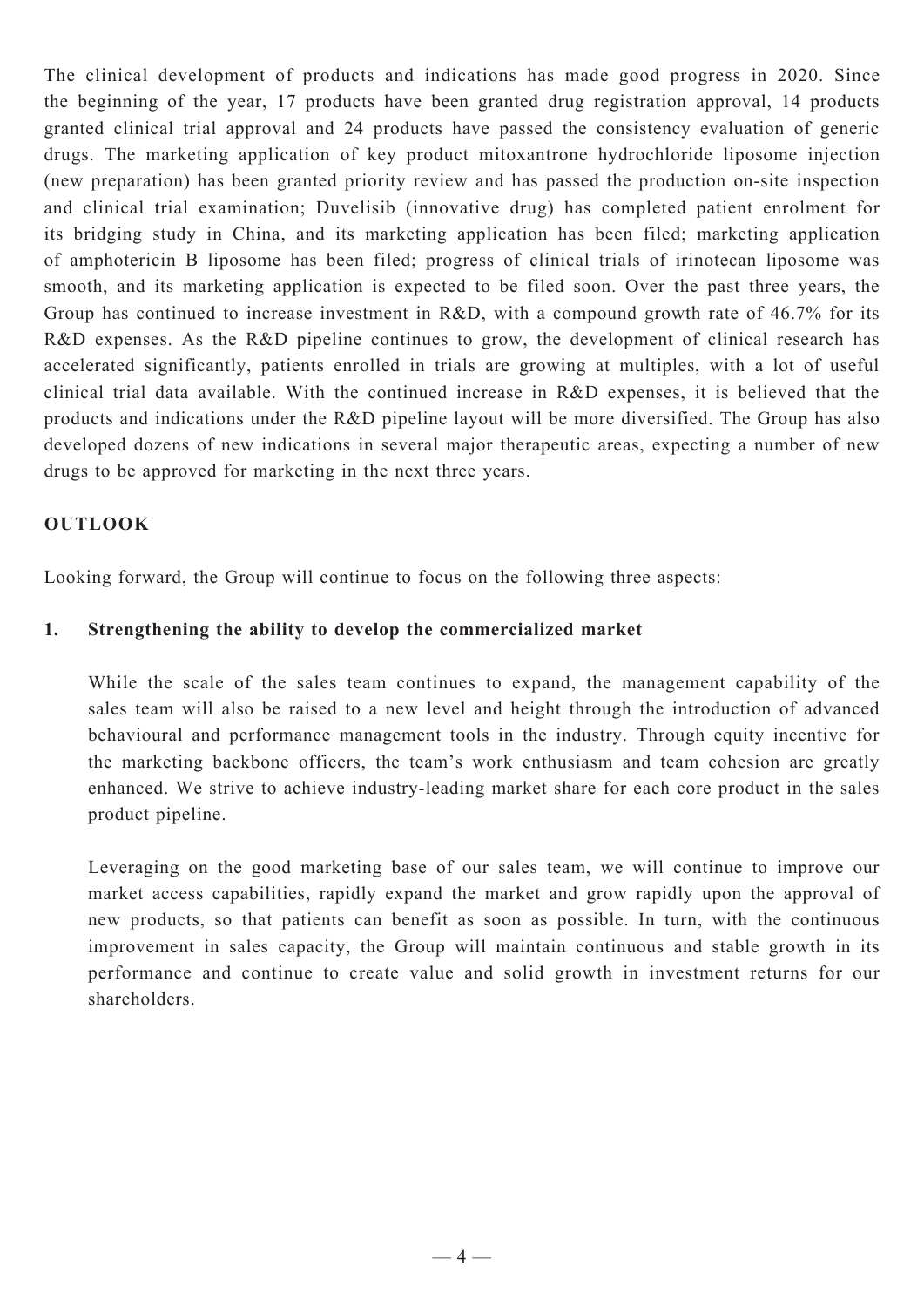## **2. Enhancing R&D innovation capability and efficiency**

We will continue to invest more in R&D and BD, and increase the introduction and training of high-end talents in the area of R&D. With the advantage of the Group's national first-class R&D team, and R&D centres in Beijing, Shanghai and Shijiazhuang in China as well as in California and New Jersey in the United States, we will accelerate the progress of 300 new products under development and will focus on promoting 15 strategic products including small molecule and large molecule innovative drugs and new formulations to the market as soon as possible.

The product layout of the R&D pipeline will focus on the originality of cutting-edge science and technology including targeted, new technology and novel therapies, meeting the needs of clinical demands and providing innovative solutions for doctors and patients. We will continue to meet clinical needs by actively expanding our therapeutic product areas and conducting clinical trials targeting major diseases with high morbidity rates. The Group currently has a leading domestic and world-class R&D platform for new nano formulations, and we will continue to market product development of special formulations with outstanding clinical efficacy.

In addition to the rapid development of our own research and development pipeline, we will also focus on enhancing our BD work capability and leveraging on our own commercialization strengths to supplement our product line, expand indications and introduce cutting-edge technology platforms as our major direction, as well as to seek global partners, introduce new products and technologies, and grow together with our partners.

The Group will adhere to an innovative research and development strategy, continue to increase investment in research and development, maintain the ratio of research and development expenses to sales revenue at over 10%, and have new and major products approved for launch every year, providing a product pipeline for sustained revenue growth and performance growth.

## **3. Accelerating the process of internationalization**

The Group will continue to expand the international market and international cooperation vigorously while setting a strong foundation in the China market. By introducing new products, new technologies and high-end talents through international research and development partners and the mutual benefacting product licensing and transfer of interests with international partners, we will expand our sources of income and increase our total revenue from international business.

The Group will continue to focus on the international registration of new products and the development and sales of international markets, so as to establish the brand name of CSPC in the international market and enhance the Group's international position in the industry.

## **APPRECIATION**

I would like to take this opportunity to express my gratitude to all staff for their dedication and hard work, and to all our shareholders and customers for their continued support.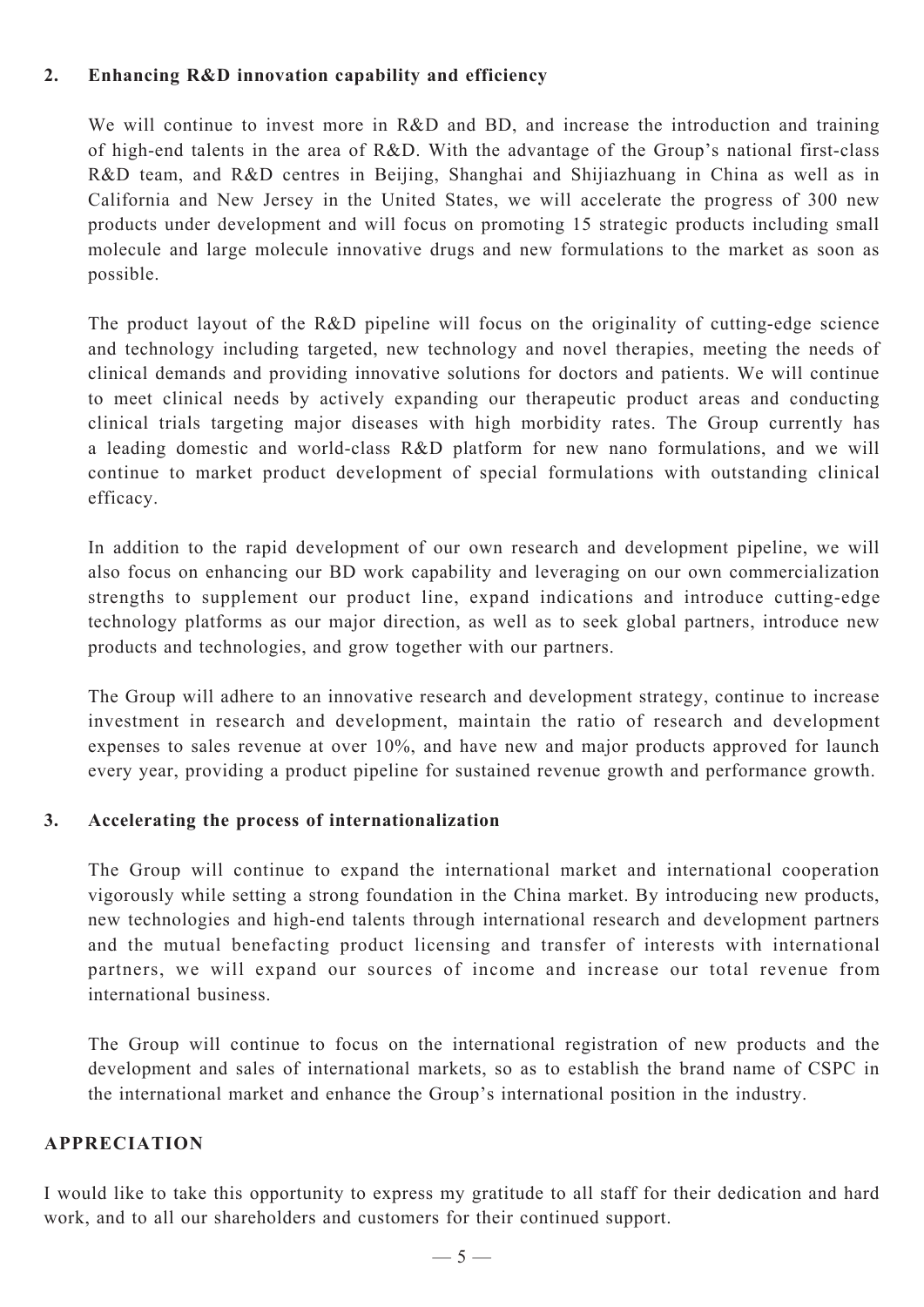#### **RESULTS**

The Board of Directors of CSPC Pharmaceutical Group Limited (the "Company") is pleased to announce the audited consolidated results of the Company and its subsidiaries (the "Group") for the year ended 31 December 2020 as follows:

## **CONSOLIDATED STATEMENT OF PROFIT OR LOSS**

*For the year ended 31 December 2020*

|                                                             | <b>Notes</b>   | 2020<br><b>RMB'000</b> | 2019<br><b>RMB'000</b>  |
|-------------------------------------------------------------|----------------|------------------------|-------------------------|
| Revenue                                                     | $\mathfrak{Z}$ | 24,942,204             | 22, 103, 192            |
| Cost of sales                                               |                | (6, 256, 882)          | (6,192,211)             |
| Gross profit                                                |                | 18,685,322             | 15,910,981              |
| Other income                                                |                | 264,736                | 243,783                 |
| Other gains or losses                                       |                | 376,816                | 48,450                  |
| Selling and distribution expenses                           |                | (9,377,620)            | (8,712,083)             |
| Administrative expenses                                     |                | (945, 713)             | (748, 509)              |
| Research and development expenses                           |                | (2,889,837)            | (2,000,426)             |
| Other expenses                                              |                | (57, 036)              | (142, 015)              |
| Share of results of associates                              |                | (20, 917)              |                         |
| Share of results of joint ventures                          |                | 34,449                 | 58,407                  |
| Gain on deemed disposal of partial interest in an associate |                | 37,192                 |                         |
| Gain on disposal of subsidiaries                            |                | 314,901                |                         |
| Loss on deemed disposal of a subsidiary                     |                | (19, 038)              |                         |
| Finance costs                                               |                | (12, 232)              | (32, 426)               |
| Profit before tax                                           |                | 6,391,023              | 4,626,162               |
| Income tax expense                                          | 5              | (1,162,013)            | (892, 810)              |
| Profit for the year                                         | $\overline{A}$ | 5,229,010              | 3,733,352               |
| Profit for the year attributable to:                        |                |                        |                         |
| Owners of the Company                                       |                | 5,159,655              | 3,714,106               |
| Non-controlling interests                                   |                | 69,355                 | 19,246                  |
|                                                             |                |                        |                         |
|                                                             |                | 5,229,010              | 3,733,352               |
|                                                             |                |                        |                         |
|                                                             |                | <b>RMB</b> cents       | RMB cents<br>(Restated) |
|                                                             |                |                        |                         |
| Earnings per share                                          |                |                        |                         |
| — Basic                                                     | 6              | 43.16                  | 31.07                   |
| - Diluted                                                   | 6              | 43.16                  | 31.07                   |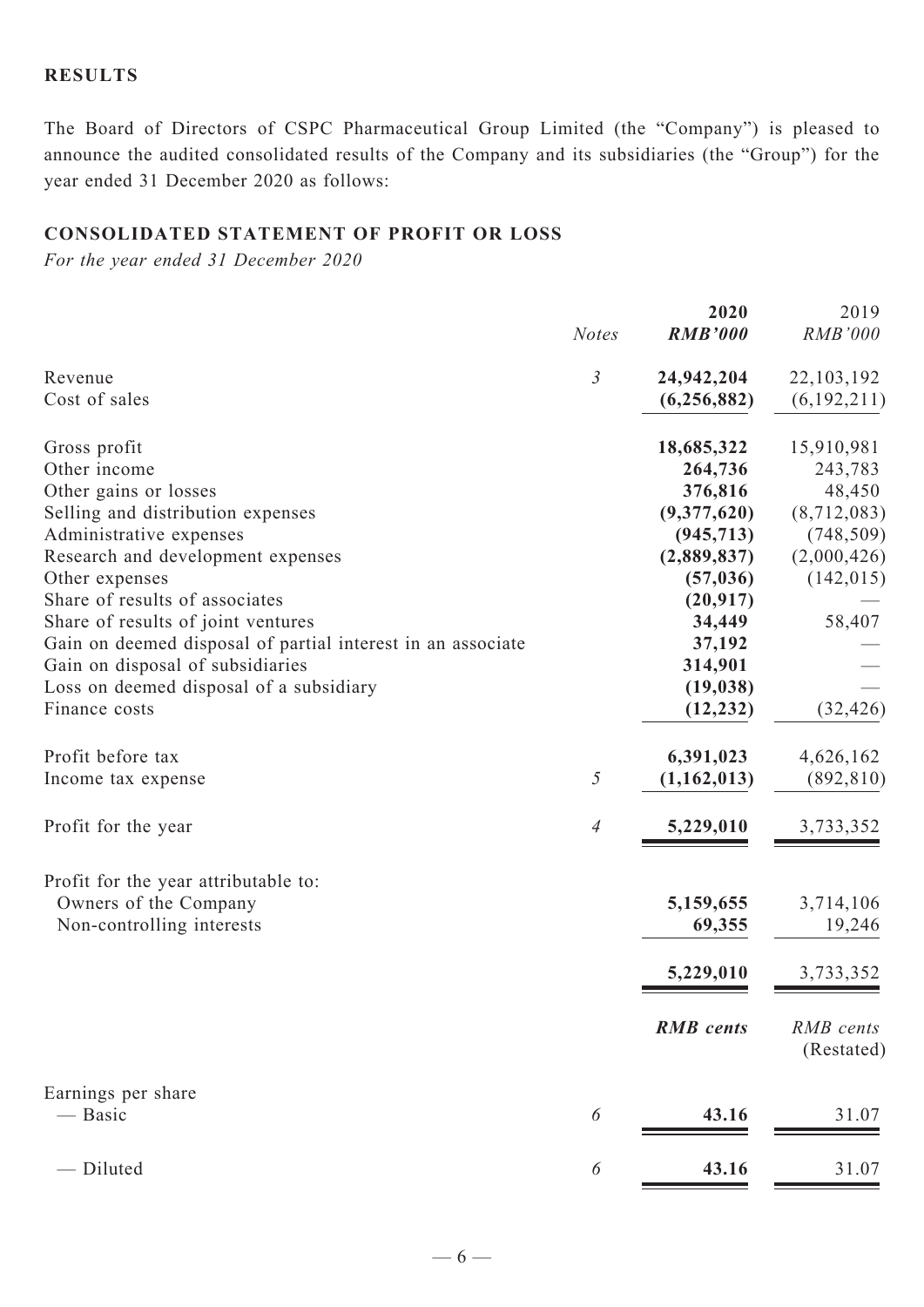## **CONSOLIDATED STATEMENT OF PROFIT OR LOSS AND OTHER COMPREHENSIVE INCOME**

*For the year ended 31 December 2020*

|                                                                    | 2020           | 2019      |
|--------------------------------------------------------------------|----------------|-----------|
|                                                                    | <b>RMB'000</b> | RMB'000   |
| Profit for the year                                                | 5,229,010      | 3,733,352 |
| Other comprehensive income:                                        |                |           |
| Item that will not be reclassified to profit or loss:              |                |           |
| Fair value gain on financial assets measured at fair value through |                |           |
| other comprehensive income, net of income tax                      | 240,898        | 184,227   |
| Item that may be reclassified subsequently to profit or loss:      |                |           |
| Exchange differences on translation of foreign operations          | (9,340)        | (24, 503) |
| Other comprehensive income for the year, net of income tax         | 231,558        | 159,724   |
| Total comprehensive income for the year                            | 5,460,568      | 3,893,076 |
| Total comprehensive income for the year attributable to:           |                |           |
| Owners of the Company                                              | 5,391,213      | 3,873,830 |
| Non-controlling interests                                          | 69,355         | 19,246    |
|                                                                    | 5,460,568      | 3,893,076 |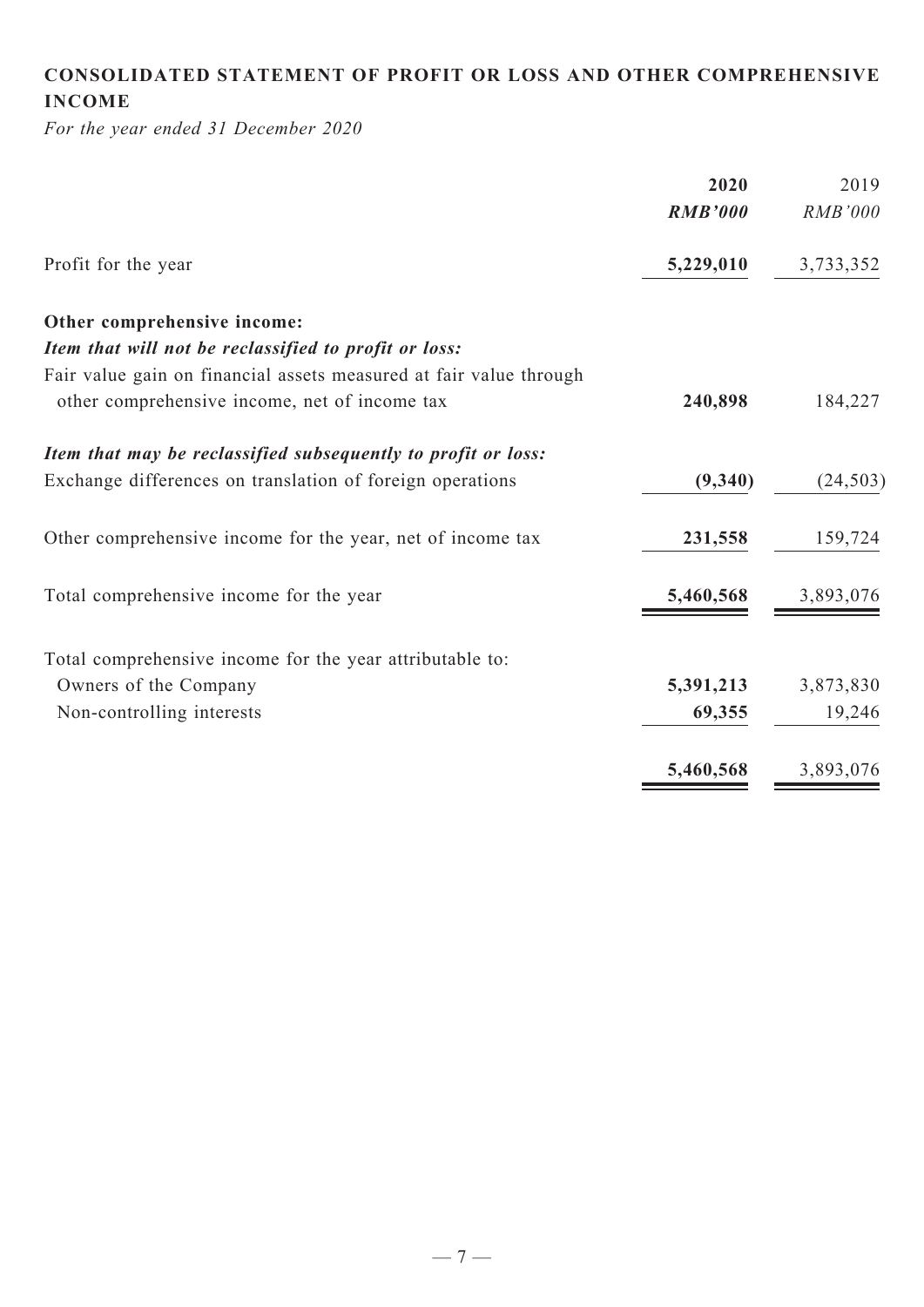## **CONSOLIDATED STATEMENT OF FINANCIAL POSITION**

*At 31 December 2020*

|                                             |              | As at          | As at          |
|---------------------------------------------|--------------|----------------|----------------|
|                                             |              | 31 December    | 31 December    |
|                                             |              | 2020           | 2019           |
|                                             | <b>Notes</b> | <b>RMB'000</b> | <b>RMB'000</b> |
| <b>Non-current assets</b>                   |              |                |                |
| Property, plant and equipment               |              | 7,770,442      | 8,459,176      |
| Right-of-use assets                         |              | 1,163,898      | 823,202        |
| Investment property                         |              | 35,406         |                |
| Goodwill                                    |              | 149,983        | 188,964        |
| Other intangible assets                     |              | 508,742        | 1,135,662      |
| Interests in associates                     |              | 571,640        | 231,135        |
| Interests in joint ventures                 |              | 261,546        | 176,639        |
| Amounts due from joint ventures             |              | 757,331        | 150,432        |
| Other financial assets                      |              | 1,877,024      | 1,077,932      |
| Deferred tax assets                         |              | 117,471        | 34,843         |
| Deposits, prepayments and other receivables | 9            | 505,356        | 343,380        |
| Bank deposits                               |              | 430,000        |                |
|                                             |              | 14,148,839     | 12,621,365     |
| <b>Current assets</b>                       |              |                |                |
| Inventories                                 |              | 1,861,066      | 2,535,743      |
| Trade receivables                           | $\delta$     | 2,398,859      | 2,258,844      |
| Deposits, prepayments and other receivables | 9            | 484,289        | 567,252        |
| Bills receivables                           | 10           | 1,989,549      | 1,993,083      |
| Amounts due from related companies          |              | 144,260        | 140,183        |
| Amount due from an associate                |              | 82,428         |                |
| Amounts due from joint ventures             |              | 129,680        | 58,628         |
| Other financial assets                      |              |                | 536            |
| Structured bank deposits                    |              | 1,535,207      | 1,838,159      |
| Restricted bank deposits                    |              | 36,571         | 186,293        |
| Bank balances and cash                      |              | 7,259,458      | 4,118,236      |
|                                             |              | 15,921,367     | 13,696,957     |
|                                             |              |                |                |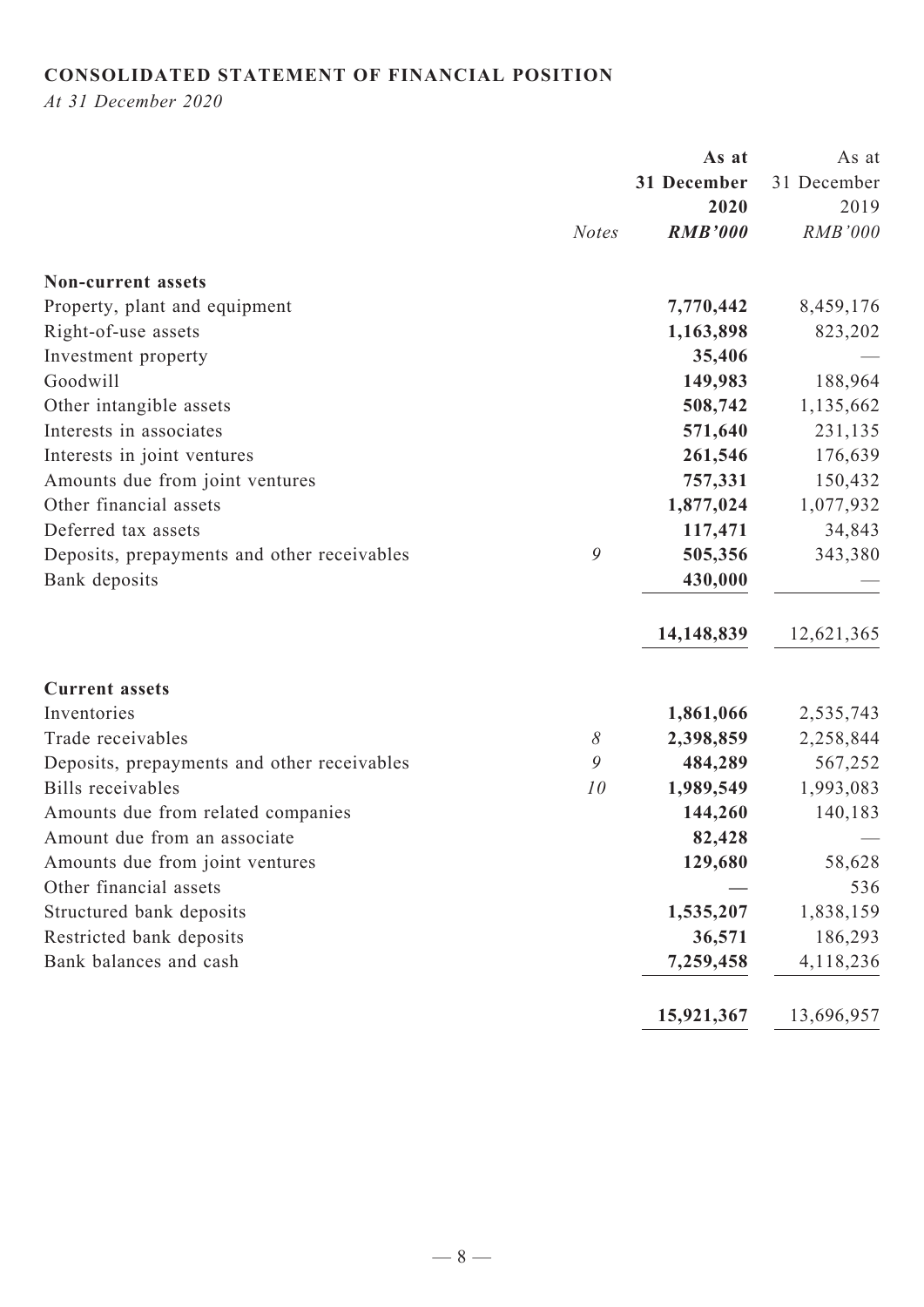|                                              |              | As at          | As at          |
|----------------------------------------------|--------------|----------------|----------------|
|                                              |              | 31 December    | 31 December    |
|                                              |              | 2020           | 2019           |
|                                              | <b>Notes</b> | <b>RMB'000</b> | <b>RMB'000</b> |
|                                              |              |                |                |
| <b>Current liabilities</b>                   |              |                |                |
| Trade payables                               | 11           | 1,204,566      | 1,110,883      |
| Other payables                               | 12           | 3,554,759      | 3,691,652      |
| Contract liabilities                         |              | 625,699        | 503,755        |
| Bills payables                               | 13           | 37,000         | 316,137        |
| Contingent consideration payable             |              | 24,346         | 18,130         |
| Amounts due to related companies             |              | 13,168         | 10,854         |
| Amount due to an associate                   |              |                | 124,627        |
| Amounts due to joint ventures                |              | 239,630        | 104,678        |
| Lease liabilities                            |              | 124,835        | 74,235         |
| Tax liabilities                              |              | 378,839        | 258,823        |
| Borrowing                                    |              | 99,000         | 23,000         |
|                                              |              |                |                |
|                                              |              | 6,301,842      | 6,236,774      |
|                                              |              |                |                |
|                                              |              |                |                |
| Net current assets                           |              | 9,619,525      | 7,460,183      |
|                                              |              |                |                |
| Total assets less current liabilities        |              | 23,768,364     | 20,081,548     |
|                                              |              |                |                |
| <b>Non-current liabilities</b>               |              |                |                |
| Other payables                               | 12           | 253,968        | 154,733        |
| Contingent consideration payable             |              |                | 13,923         |
| Lease liabilities                            |              | 92,879         | 90,300         |
| Deferred tax liabilities                     |              | 320,444        | 304,427        |
|                                              |              |                |                |
|                                              |              | 667,291        | 563,383        |
|                                              |              |                |                |
| Net assets                                   |              | 23,101,073     | 19,518,165     |
|                                              |              |                |                |
| <b>Capital and reserves</b>                  |              |                |                |
| Share capital                                |              | 10,899,412     | 10,899,412     |
| Reserves                                     |              | 11,432,876     | 7,562,311      |
|                                              |              |                |                |
|                                              |              |                |                |
| Equity attributable to owners of the Company |              | 22,332,288     | 18,461,723     |
| Non-controlling interests                    |              | 768,785        | 1,056,442      |
|                                              |              |                |                |
| <b>Total equity</b>                          |              | 23,101,073     | 19,518,165     |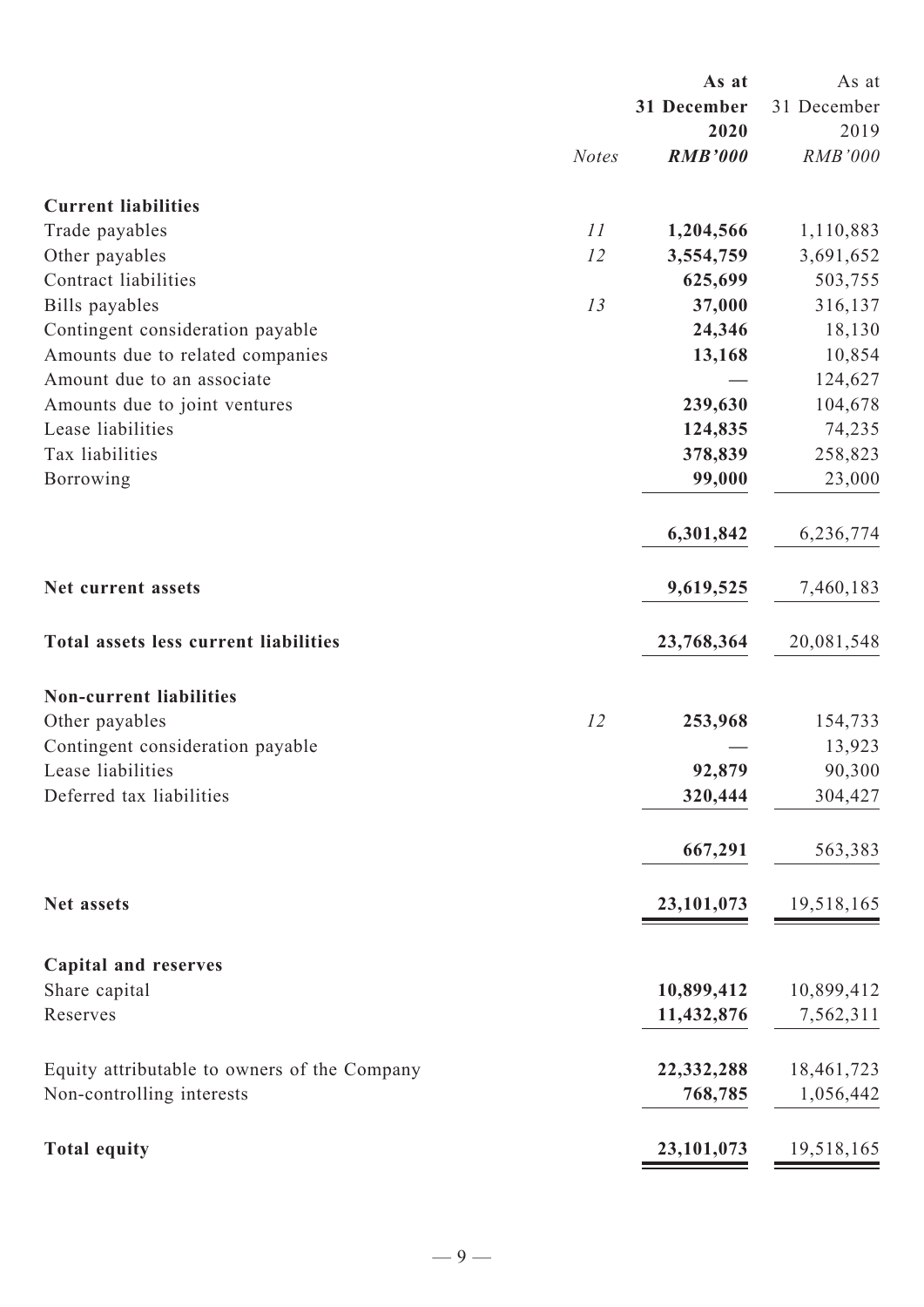#### **NOTES TO consolidated FINANCIAL STATEMENTS**

#### **1. Basis of Preparation**

The consolidated financial statements have been prepared in accordance with Hong Kong Financial Reporting Standards ("HKFRSs") issued by the Hong Kong Institute of Certified Public Accountants (the "HKICPA") and on the historical cost basis except for certain financial instruments that are measured at fair value at the end of the reporting period.

The financial information relating to the years ended 31 December 2020 and 2019 included in this preliminary announcement of 2020 annual results does not constitute the Company's statutory annual consolidated financial statements for those years but is derived from those financial statements. Further information relating to these statutory financial statements required to be disclosed in accordance with section 436 of the Hong Kong Companies Ordinance is as follows:

- The Company has delivered the financial statements for the year ended 31 December 2019 to the Registrar of Companies as required by section 662(3) of, and Part 3 of Schedule 6 to, the Hong Kong Companies Ordinance and will deliver the financial statements for the year ended 31 December 2020 in due course.
- The Company's auditor has reported on the financial statements of the Group for the years ended 31 December 2020 and 2019. The auditor's reports for both years were unqualified; did not include a reference to any matters to which the auditor drew attention by way of emphasis without qualifying its reports; and did not contain a statement under sections  $406(2)$ ,  $407(2)$  or (3) of the Hong Kong Companies Ordinance.

The consolidated financial statements are presented in Renminbi ("RMB"), which is also the functional currency of the Company.

#### **2. Application of New and Amendments to HKFRSs**

#### *Amendments to HKFRSs that are mandatorily effective for the current year*

The Group has applied the *Amendments to References to the Conceptual Framework in HKFRS Standards* and the following amendments to HKFRSs issued by the HKICPA for the first time, which are mandatorily effective for the annual period beginning on or after 1 January 2020 for the preparation of the consolidated financial statements:

| Amendments to HKAS 1 and | Definition of Material         |
|--------------------------|--------------------------------|
| HKAS <sup>8</sup>        |                                |
| Amendments to HKFRS 3    | Definition of a Business       |
| Amendments to HKFRS 9,   | Interest Rate Benchmark Reform |
| HKAS 39 and HKFRS 7      |                                |

The application of the above amendments in the current period has had no material impact on the Group's financial positions and performance for the current and prior periods and/or the disclosures set out in these consolidated financial statements.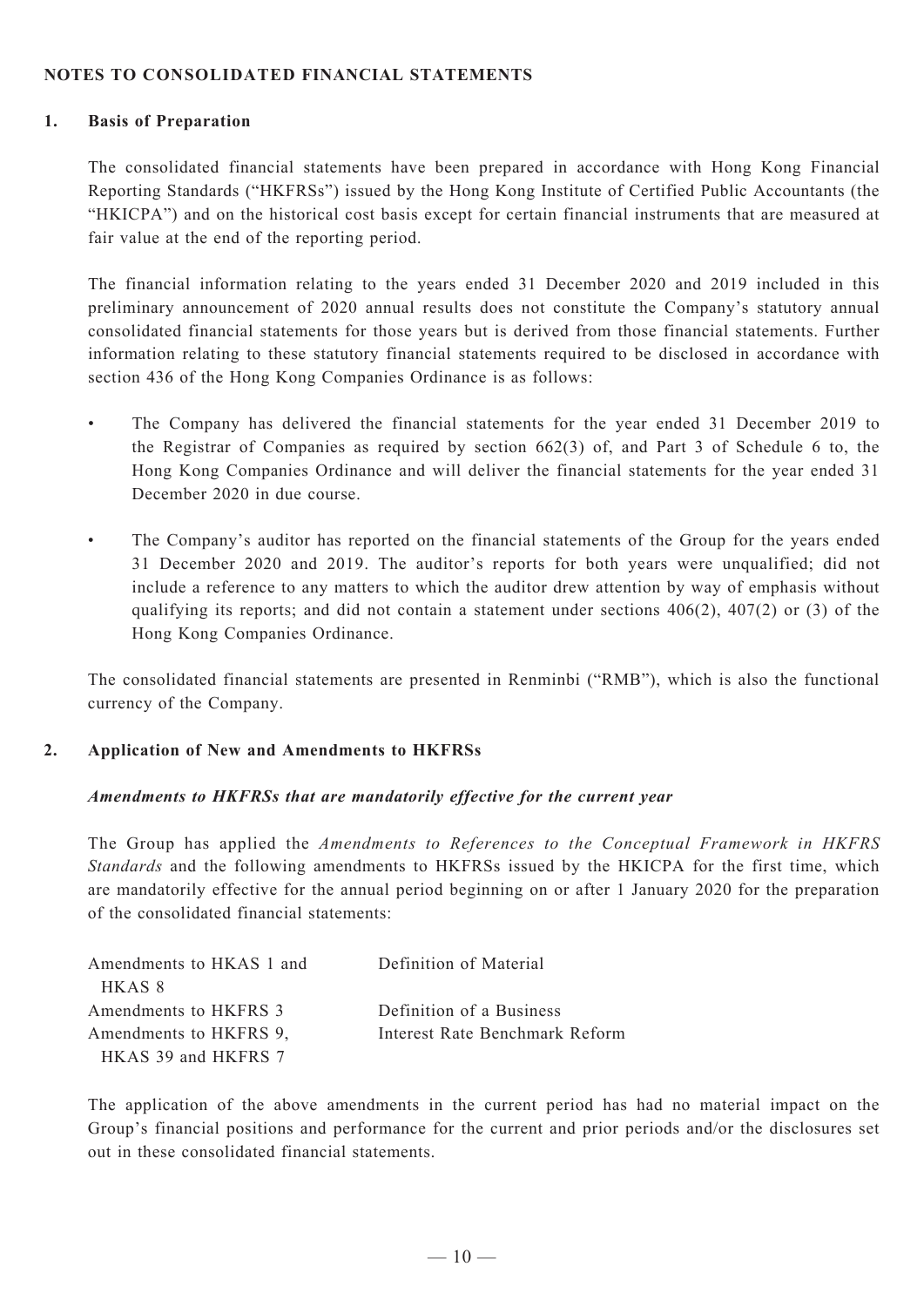Except for the amendments to HKFRSs mentioned below, the directors of the Company (the "Directors") anticipate that the application of all other new and amendments to HKFRSs will have no material impact on the consolidated financial statements in the foreseeable future.

#### *Amendments to HKFRS 3 Reference to the Conceptual Framework*

The amendments:

- • update a reference in HKFRS 3 *Business Combinations* so that it refers to the *Conceptual Framework for Financial Reporting 2018* issued in June 2018 (the "Conceptual Framework") instead of *Framework for the Preparation and Presentation of Financial Statements* (replaced by the *Conceptual Framework for Financial Reporting 2010* issued in October 2010);
- • add a requirement that, for transactions and other events within the scope of HKAS 37 *Provisions, Contingent Liabilities and Contingent Assets* or HK(IFRIC)-Int 21 *Levies*, an acquirer applies HKAS 37 or HK(IFRIC)-Int 21 instead of the Conceptual Framework to identify the liabilities it has assumed in a business combination; and
- • add an explicit statement that an acquirer does not recognise contingent assets acquired in a business combination.

The application of the above amendments is not expected to have significant impact on the financial position and performance of the Group.

#### **3. Revenue and Segment Information**

|               | 2020           | 2019           |
|---------------|----------------|----------------|
|               | <b>RMB'000</b> | <b>RMB'000</b> |
| Sale of goods | 24,942,204     | 22, 103, 192   |

Information reported to executive directors, being collectively the chief operating decision maker ("CODM"), for the purposes of resource allocation and assessment of segment performance focuses on types of goods delivered.

The Group's reportable segments under HKFRS 8 *Operating Segments* are as follows:

- (a) Finished drugs research and development, manufacture and sale of pharmaceutical products;
- (b) Bulk products manufacture and sale of vitamin C, antibiotic and other products in bulk powder form; and
- (c) Functional food and others manufacture and sale of functional food products (including caffeine additives and vitamin supplements), provision of healthcare services and others.

Glucose products were included in the segments of "Functional Food and Others" in prior years. In the current year, as the Directors consider it is more appropriate to classify glucose products within bulk products in view of its nature and thus Glucose products are included in the segment of antibiotics and others under "Bulk Products" for the current year. The comparative information has been restated to conform with current year's presentation.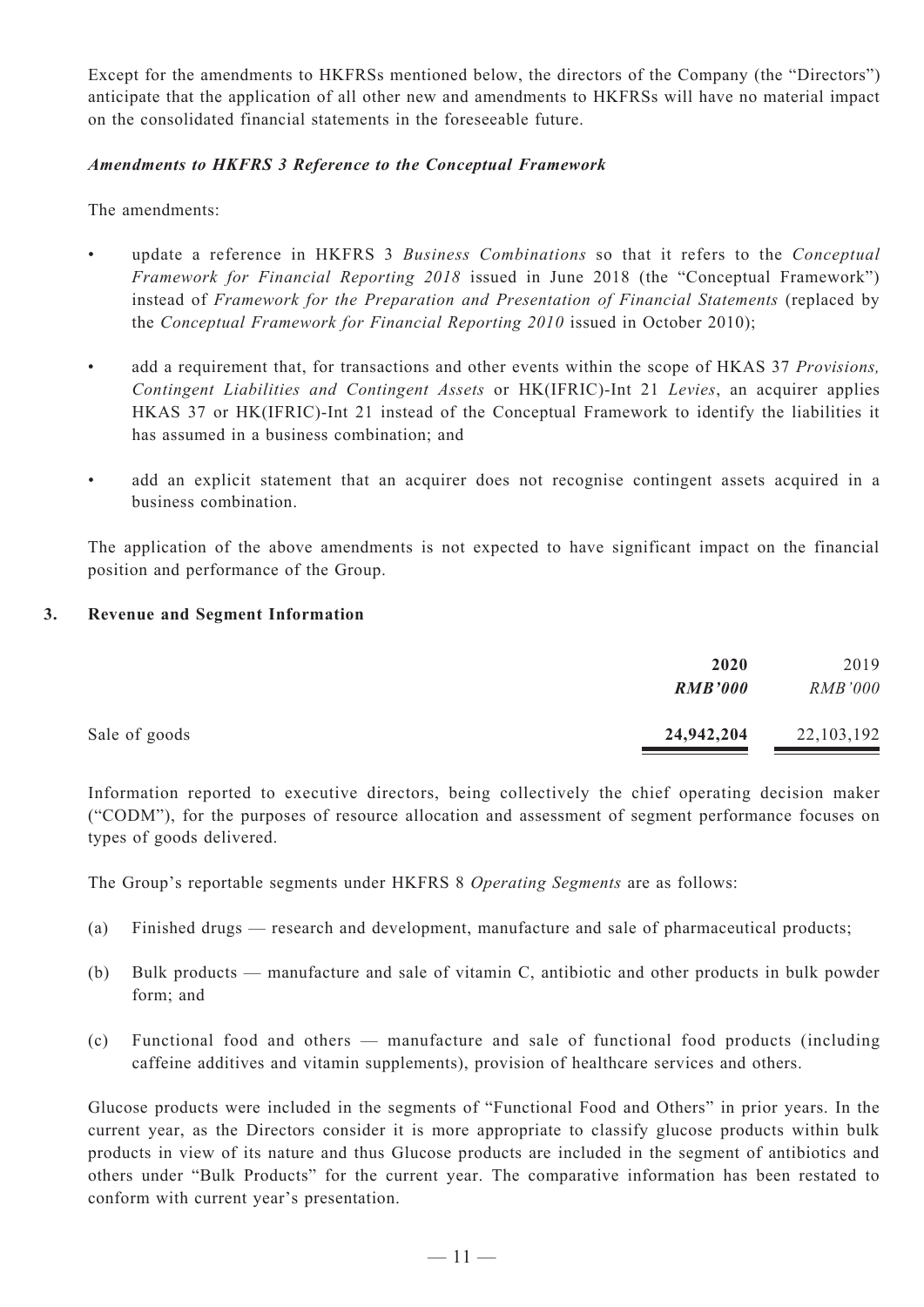Revenue is recognised at a point of time upon control of the goods has transferred, being when the goods have been delivered to the customer's specific location. Following delivery, the customer bears the risks of obsolescence and loss in relation to the goods. The normal credit term is 90 days upon delivery.

The transaction price received by the Group is recognised as a contract liability until the goods have been delivered to the customer.

As at 31 December 2020 and 2019, all outstanding sales contracts are expected to be fulfilled within one year. As permitted under HKFRS 15, the transaction price allocated to these unsatisfied contracts is not disclosed.

#### *Segment revenues and results*

The following is an analysis of the Group's revenue and results by operating and reportable segments.

#### *For the year ended 31 December 2020:*

|                                                                | Finished<br>drugs<br><b>RMB'000</b> |                             | <b>Bulk products</b>                               | Functional                           |                                    |                                       |                                |
|----------------------------------------------------------------|-------------------------------------|-----------------------------|----------------------------------------------------|--------------------------------------|------------------------------------|---------------------------------------|--------------------------------|
|                                                                |                                     | Vitamin C<br><b>RMB'000</b> | <b>Antibiotics</b><br>and others<br><b>RMB'000</b> | food and<br>others<br><b>RMB'000</b> | Segment<br>total<br><b>RMB'000</b> | <b>Eliminations</b><br><b>RMB'000</b> | Consolidated<br><b>RMB'000</b> |
| <b>SEGMENT REVENUE</b>                                         |                                     |                             |                                                    |                                      |                                    |                                       |                                |
| External sales                                                 | 20,404,678                          | 1,859,272                   | 1,372,639                                          | 1,305,615                            | 24,942,204                         |                                       | 24,942,204                     |
| Inter-segment sales                                            |                                     | 6,739                       | 115,707                                            | 15,106                               | 137,552                            | (137, 552)                            |                                |
| <b>TOTAL REVENUE</b>                                           | 20,404,678                          | 1,866,011                   | 1,488,346                                          | 1,320,721                            | 25,079,756                         | (137, 552)                            | 24,942,204                     |
| <b>SEGMENT PROFIT</b>                                          | 4,814,309                           | 333,009                     | 119,869                                            | 275,160                              | 5,542,347                          |                                       | 5,542,347                      |
| Unallocated income                                             |                                     |                             |                                                    |                                      |                                    |                                       | 703,535                        |
| Unallocated expenses                                           |                                     |                             |                                                    |                                      |                                    |                                       | (189, 214)                     |
| Share of results of associates                                 |                                     |                             |                                                    |                                      |                                    |                                       | (20, 917)                      |
| Share of results of joint ventures                             |                                     |                             |                                                    |                                      |                                    |                                       | 34,449                         |
| Gain on deemed disposal of partial<br>interest in an associate |                                     |                             |                                                    |                                      |                                    |                                       | 37,192                         |
| Gain on disposal of subsidiaries                               |                                     |                             |                                                    |                                      |                                    |                                       | 314,901                        |
| Loss on deemed disposal of a<br>subsidiary                     |                                     |                             |                                                    |                                      |                                    |                                       | (19, 038)                      |
| Finance costs                                                  |                                     |                             |                                                    |                                      |                                    |                                       | (12, 232)                      |
| Profit before tax                                              |                                     |                             |                                                    |                                      |                                    |                                       | 6,391,023                      |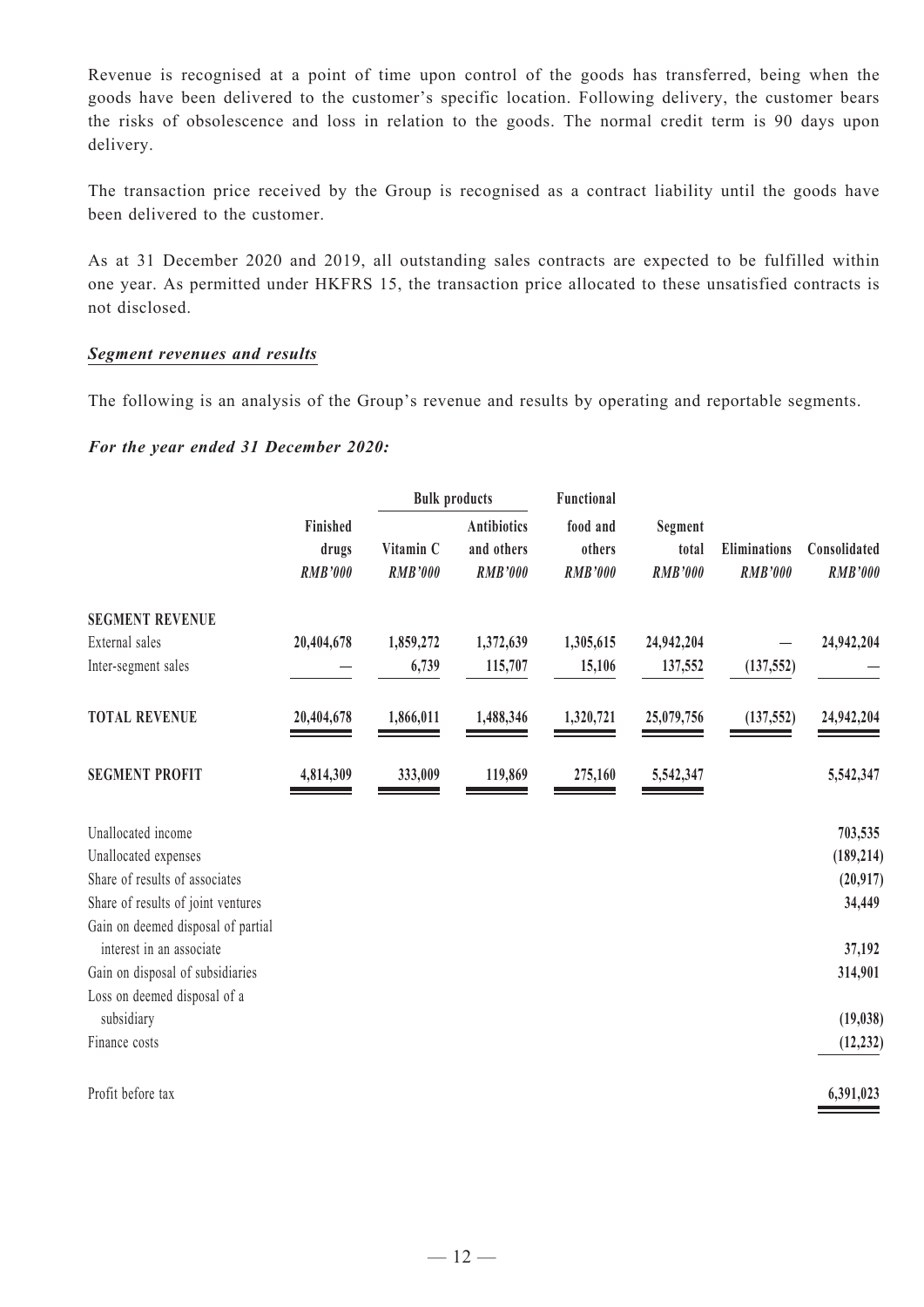#### *For the year ended 31 December 2019:*

|                                    |                              | Bulk products        |                                                    | Functional                                  |                             |                         |                         |
|------------------------------------|------------------------------|----------------------|----------------------------------------------------|---------------------------------------------|-----------------------------|-------------------------|-------------------------|
|                                    | Finished<br>drugs<br>RMB'000 | Vitamin C<br>RMB'000 | Antibiotics<br>and others<br>RMB'000<br>(Restated) | food and<br>others<br>RMB'000<br>(Restated) | Segment<br>total<br>RMB'000 | Eliminations<br>RMB'000 | Consolidated<br>RMB'000 |
| <b>SEGMENT REVENUE</b>             |                              |                      |                                                    |                                             |                             |                         |                         |
| External sales                     | 17,937,001                   | 1,921,704            | 1,052,318                                          | 1,192,169                                   | 22, 103, 192                |                         | 22,103,192              |
| Inter-segment sales                |                              | 5,446                | 121,320                                            | 5,214                                       | 131,980                     | (131,980)               |                         |
| <b>TOTAL REVENUE</b>               | 17,937,001                   | 1,927,150            | 1,173,638                                          | 1,197,383                                   | 22, 235, 172                | (131,980)               | 22,103,192              |
| <b>SEGMENT PROFIT</b>              | 3,943,808                    | 391,271              | 15,999                                             | 252,095                                     | 4,603,173                   |                         | 4,603,173               |
| Unallocated income                 |                              |                      |                                                    |                                             |                             |                         | 149,111                 |
| Unallocated expenses               |                              |                      |                                                    |                                             |                             |                         | (152, 103)              |
| Share of results of joint ventures |                              |                      |                                                    |                                             |                             |                         | 58,407                  |
| Finance costs                      |                              |                      |                                                    |                                             |                             |                         | (32, 426)               |
| Profit before tax                  |                              |                      |                                                    |                                             |                             |                         | 4,626,162               |

Segment profit represents the profit earned by each segment without allocation of interest income, fair value changes on structured bank deposits, fair value changes on financial assets measured at fair value through profit or loss, finance costs, central administrative expenses, share of results of associates and joint ventures, gain on deemed disposal of partial interest in an associate, gain on disposal of subsidiaries, loss on deemed disposal of partial interest in a joint venture and loss on deemed disposal of a subsidiary. This is the measure reported to the CODM for the purposes of resource allocation and performance assessment.

Inter-segment sales are charged at prevailing market rates.

Segment assets and liabilities are not regularly provided to the CODM for review.

#### *Geographical information*

Information about the Group's revenue from external customers is presented based on the geographical location of customers:

|                                                                  | 2020           | 2019           |
|------------------------------------------------------------------|----------------|----------------|
|                                                                  | <b>RMB'000</b> | <b>RMB'000</b> |
| The People's Republic of China (the "PRC") (country of domicile) | 21,615,773     | 18,897,453     |
| Other Asian regions                                              | 872,244        | 1,045,038      |
| Americas                                                         | 1,252,436      | 974,937        |
| Europe                                                           | 987,194        | 1,093,405      |
| Others                                                           | 214,557        | 92,359         |
|                                                                  | 24,942,204     | 22,103,192     |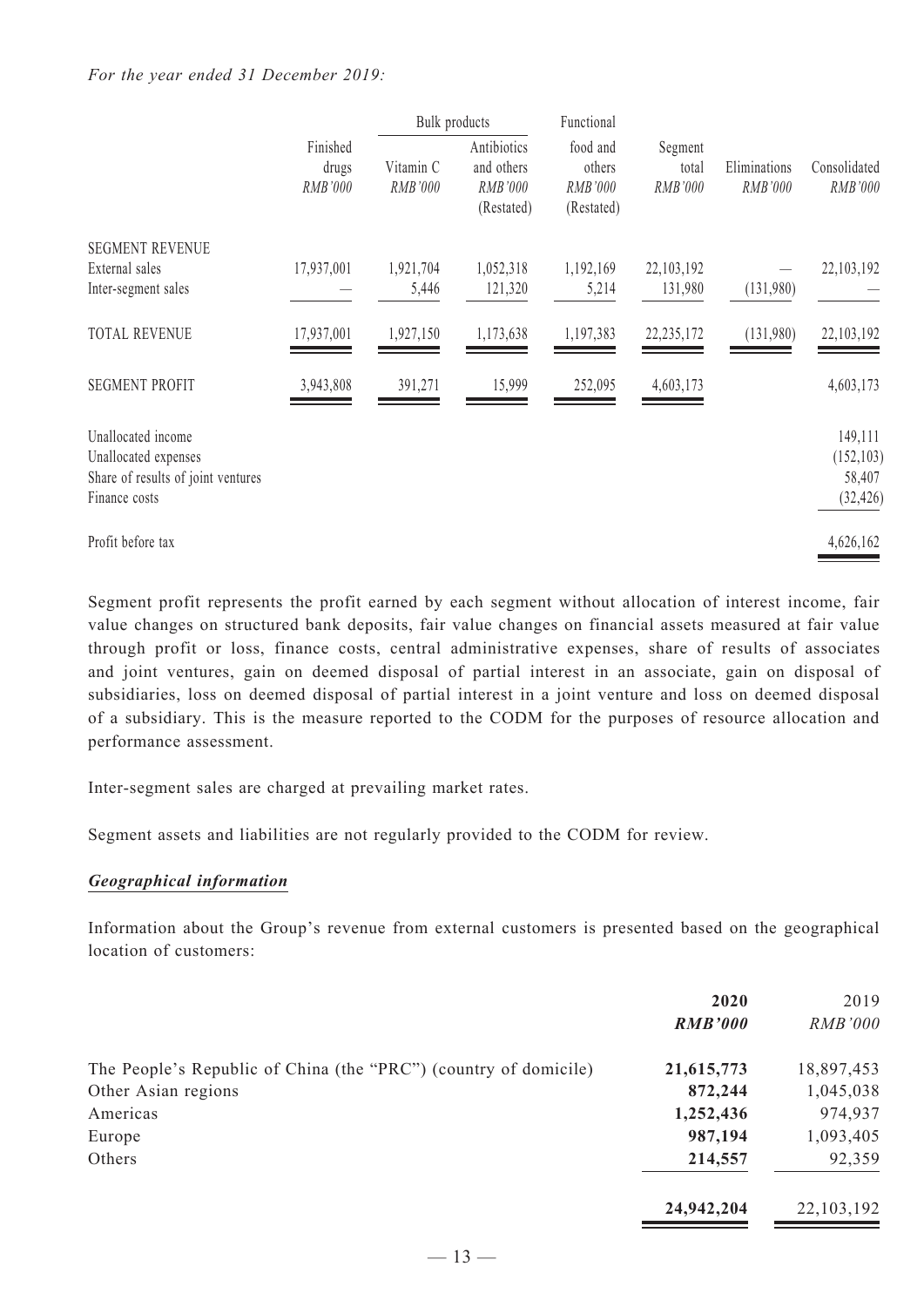The Group's operations are substantially based in the PRC and majority of the Group's non-current assets are located in the PRC. Therefore, no further analysis of geographical information is presented.

None of the Group's customers contributed over 10% of the total revenue of the Group for both years.

#### **4. Profit For The Year**

|                                                                                                                                        | 2020<br><b>RMB'000</b> | 2019<br><b>RMB'000</b> |
|----------------------------------------------------------------------------------------------------------------------------------------|------------------------|------------------------|
| Profit for the year has been arrived at after charging (crediting):                                                                    |                        |                        |
| Staff costs, including directors' and chief executive's remuneration                                                                   |                        |                        |
| - salaries, wages and other benefits                                                                                                   | 2,771,548              | 1,912,253              |
| - contribution to retirement benefit schemes                                                                                           | 97,128                 | 142,693                |
| - shared-based payment expense                                                                                                         | 9,126                  | 6,721                  |
| Total staff costs                                                                                                                      | 2,877,802              | 2,061,667              |
| Amortisation of other intangible assets                                                                                                | 15,121                 | 17,954                 |
| Depreciation of right-of-use assets                                                                                                    | 120,713                | 85,749                 |
| Depreciation of property, plant and equipment                                                                                          | 671,254                | 587,892                |
| Depreciation of investment property                                                                                                    | 1,719                  |                        |
| Total depreciation and amortisation                                                                                                    | 808,807                | 691,595                |
| Auditor's remuneration                                                                                                                 |                        |                        |
| - audit services                                                                                                                       | 4,217                  | 3,872                  |
| - non-audit services                                                                                                                   | 4,860                  | 1,200                  |
| Government grant income (included in other income)                                                                                     | (111,606)              | (135, 748)             |
| Impairment loss of prepayment for acquisition of intangible asset                                                                      |                        |                        |
| (included in other expenses)                                                                                                           |                        | 100,000                |
| Interest income on bank balances (included in other income)<br>Fair value changes on financial assets measured at fair value through   | (102, 820)             | (64, 740)              |
| profit or loss (included in other gains or losses)<br>Fair value changes on structured bank deposits                                   | (531,097)              |                        |
| (included in other gains or losses)                                                                                                    | (57, 705)              | (84, 371)              |
| Fair value change on contingent consideration payable                                                                                  |                        |                        |
| (included in other gains or losses)                                                                                                    | 10,423                 | 12,728                 |
| Loss on disposal of property, plant and equipment                                                                                      |                        |                        |
| (included in other gains or losses)                                                                                                    | 12,386                 | 15,161                 |
| Net foreign exchange loss (gain) (included in other gains or losses)<br>Loss on deemed disposal of partial interest in a joint venture | 127,465                | (18, 563)              |
| (included in other gains or losses)                                                                                                    |                        | 17,235                 |
| Impairment losses recognised under expected credit loss model,<br>net of reversal (included in other gains or losses)                  | 38,120                 | 13,392                 |

*Note:* Cost of inventories recognised as an expense approximated cost of sales as shown in the consolidated statement of profit or loss and other comprehensive income for the years ended 31 December 2020 and 2019.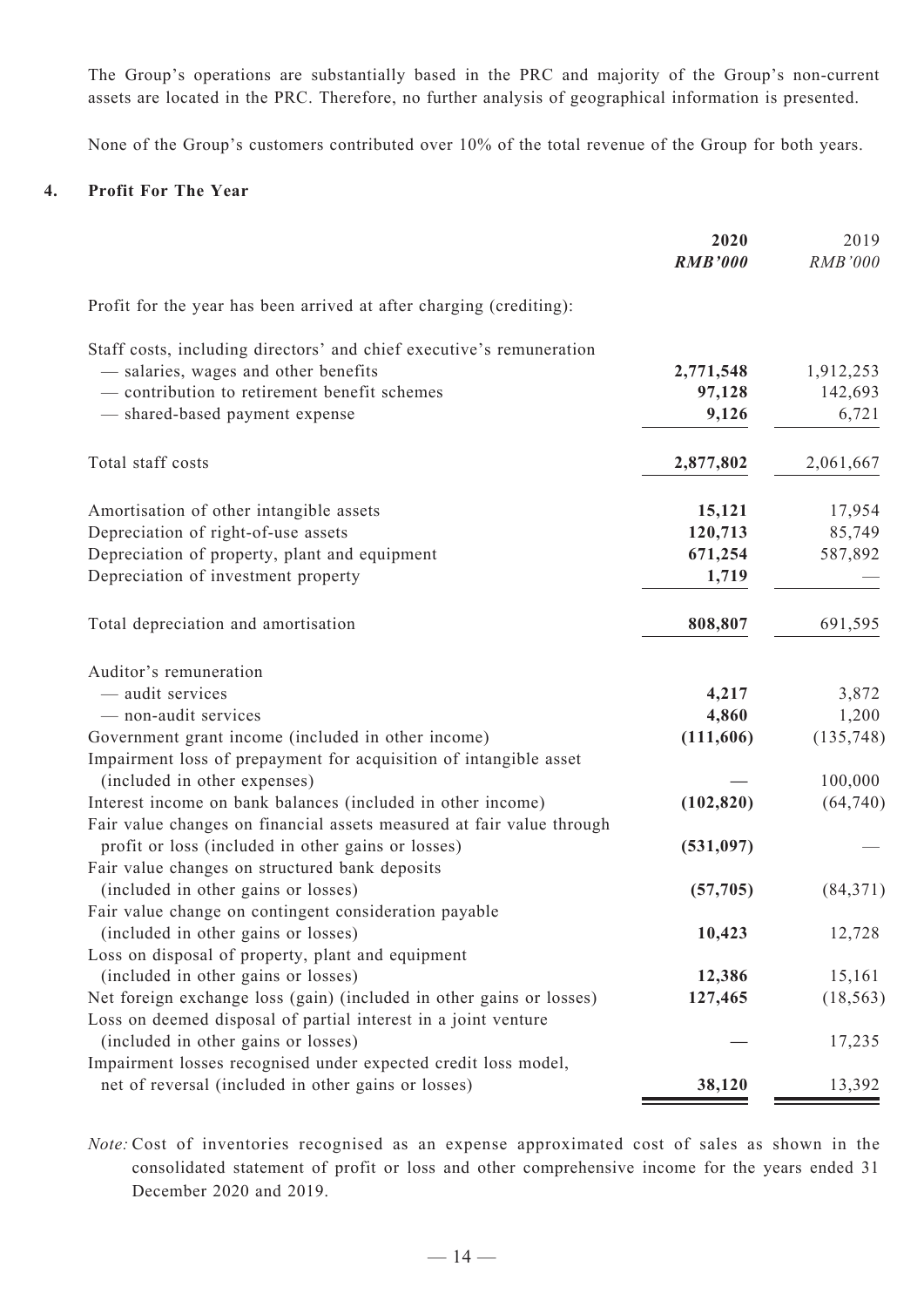|                                                                 | 2020           | 2019           |
|-----------------------------------------------------------------|----------------|----------------|
|                                                                 | <b>RMB'000</b> | <b>RMB'000</b> |
| Current taxation:                                               |                |                |
| - PRC Enterprise Income Tax                                     | 1,039,914      | 786,220        |
| - PRC withholding tax on dividends distributed by subsidiaries  | 136,419        | 94,815         |
| - United States of America ("USA") Federal and State Income tax | 4,714          | 3,148          |
|                                                                 | 1,181,047      | 884,183        |
| Deferred taxation                                               | (19, 034)      | 8,627          |
|                                                                 | 1,162,013      | 892,810        |
|                                                                 |                |                |

The calculation of Hong Kong Profits Tax for the Company and its subsidiaries incorporated in Hong Kong is based on the prevailing tax rates in Hong Kong. No Hong Kong Profits Tax has been recognised as the Company and its subsidiaries incorporated in Hong Kong had no assessable profits for both years.

The basic tax rate of the Company's PRC subsidiaries is 25% under the law of the PRC on Enterprise Income Tax (the "EIT Law") and implementation regulations of the EIT Law. Certain subsidiaries of the Company are qualified as advanced technology enterprises and have obtained approvals from the relevant tax authorities for the applicable tax rate reduced to 15%.

The calculation of USA Federal and State Income Tax is based on the prevailing tax rates in the USA.

#### **6. Earnings Per Share**

The calculation of the basic and diluted earnings per share attributable to the owners of the Company is based on the following data:

|                                                                  | 2020           | 2019      |
|------------------------------------------------------------------|----------------|-----------|
|                                                                  | <b>RMB'000</b> | RMB'000   |
| Earnings                                                         |                |           |
| Earnings for the purpose of basic and diluted earnings per share | 5,159,655      | 3,714,106 |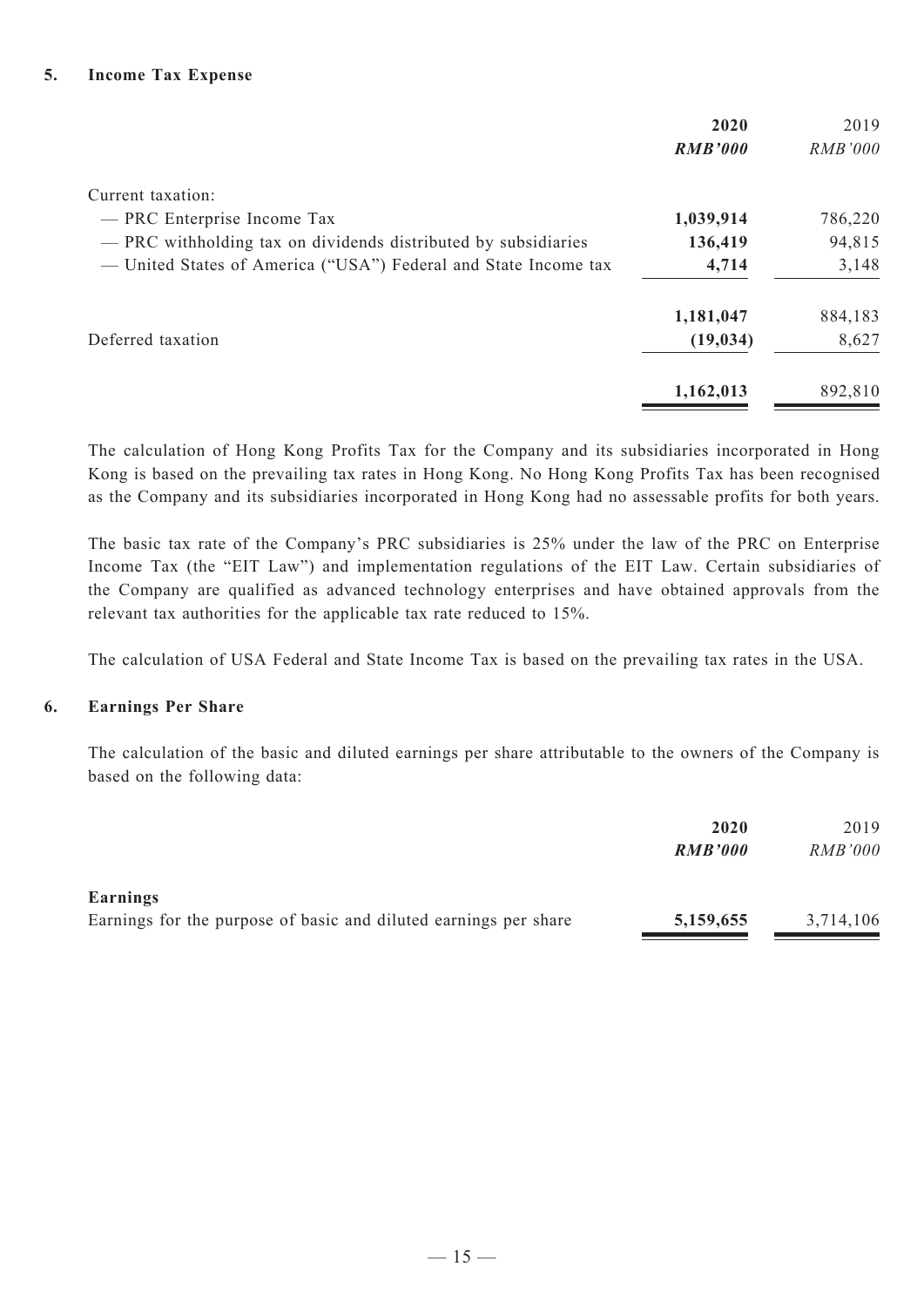| Number of shares                                           | 2020<br>$\boldsymbol{\theta}$ | 2019<br>000' |
|------------------------------------------------------------|-------------------------------|--------------|
|                                                            |                               | (Restated)   |
| Weighted average number of ordinary shares for the purpose |                               |              |
| of basic earnings per share                                | 11,954,570                    | 11,954,967   |
| Effect of dilutive potential ordinary shares:              |                               |              |
| Unvested shares under share award scheme                   | 967                           | 917          |
| Weighted average number of ordinary shares for the purpose |                               |              |
| of diluted earnings per share                              | 11,955,537                    | 11,955,884   |

The weighted average number of ordinary shares for the calculation of earnings per share for both years has been adjusted for the effect of the bonus issues on 3 July 2020 and 29 October 2020, and the shares held by the trustee pursuant to the share award scheme.

The computation of diluted earnings per share does not assume the exercise of a subsidiary's share options since their assumed exercise would result in an increase in earnings per share.

#### **7. Dividends**

|                                                                                                                                                                                                                                  | 2020<br><b>RMB'000</b> | 2019<br><i>RMB'000</i> |
|----------------------------------------------------------------------------------------------------------------------------------------------------------------------------------------------------------------------------------|------------------------|------------------------|
| Dividends for ordinary shareholders of the Company<br>recognised as distribution during the year:                                                                                                                                |                        |                        |
| 2020 Interim, paid — HK6 cents<br>(equivalent to approximately RMB5.3 cents) (2019: nil) per share<br>2019 Final, paid $-$ HK20 cents<br>(equivalent to approximately RMB18.2 cents)<br>$(2019: 2018$ Final, paid $-$ HK18 cents | 395,134                |                        |
| (equivalent to approximately RMB15.5 cents)) per share                                                                                                                                                                           | 1,135,014              | 966,935                |
| Less: Dividend for shares held by share award scheme                                                                                                                                                                             | (2, 454)               | (1, 550)               |
|                                                                                                                                                                                                                                  | 1,527,694              | 965,385                |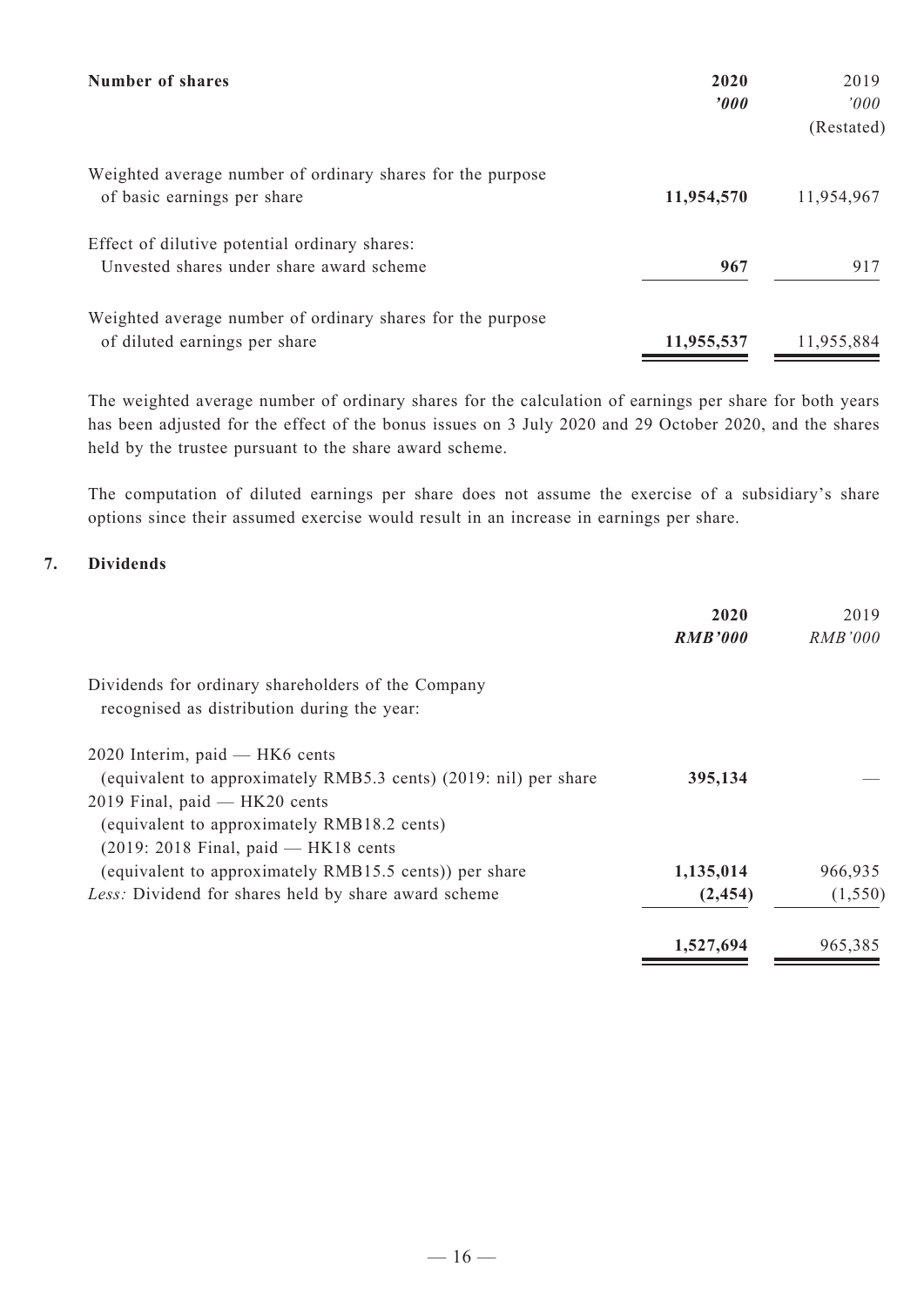#### **8. Trade Receivables**

|                                                     | 2020<br><b>RMB'000</b> | 2019<br><i>RMB'000</i> |
|-----------------------------------------------------|------------------------|------------------------|
| Trade receivables<br>Less: allowance for impairment | 2,421,295<br>(22, 436) | 2,273,530<br>(14, 686) |
|                                                     | 2,398,859              | 2,258,844              |

The Group allows a general credit period of 90 days to its trade customers. The following is an aged analysis of trade receivables (net of allowance for impairment) at the end of the reporting period presented based on the invoice dates which approximated the respective revenue recognition dates:

|                    | 2020<br><b>RMB'000</b> | 2019<br><b>RMB'000</b> |
|--------------------|------------------------|------------------------|
| $0$ to $90$ days   | 2,209,401              | 2,124,588              |
| 91 to 180 days     | 176,777                | 125,010                |
| 181 to 365 days    | 11,281                 | 2,830                  |
| More than 365 days | 1,400                  | 6,416                  |
|                    | 2,398,859              | 2,258,844              |

Trade receivables with aggregate carrying amount of RMB189,458,000 (2019: RMB134,256,000) are past due as at the reporting date. The amounts are not considered as in default because there has not been significant change in credit quality and the amounts are still considered recoverable. The Group does not hold any collateral or other credit enhancements over these balances nor does it has a legal right of offset against any amounts owed by the Group to the counterparty.

#### **9. Deposits, Prepayments and Other Receivables**

|                                                       | 2020           | 2019    |
|-------------------------------------------------------|----------------|---------|
|                                                       | <b>RMB'000</b> | RMB'000 |
| Prepayments                                           | 90,098         | 180,930 |
| Deposits paid for property, plant and equipments and  |                |         |
| right-of-use assets                                   | 461,437        | 343,380 |
| Consideration receivable for disposal of a subsidiary | 150,914        |         |
| Other taxes recoverable                               | 134,215        | 131,778 |
| Others                                                | 152,981        | 254,544 |
|                                                       | 989,645        | 910,632 |
| Analysed as:                                          |                |         |
| Current                                               | 484,289        | 567,252 |
| Non-current                                           | 505,356        | 343,380 |
|                                                       | 989,645        | 910,632 |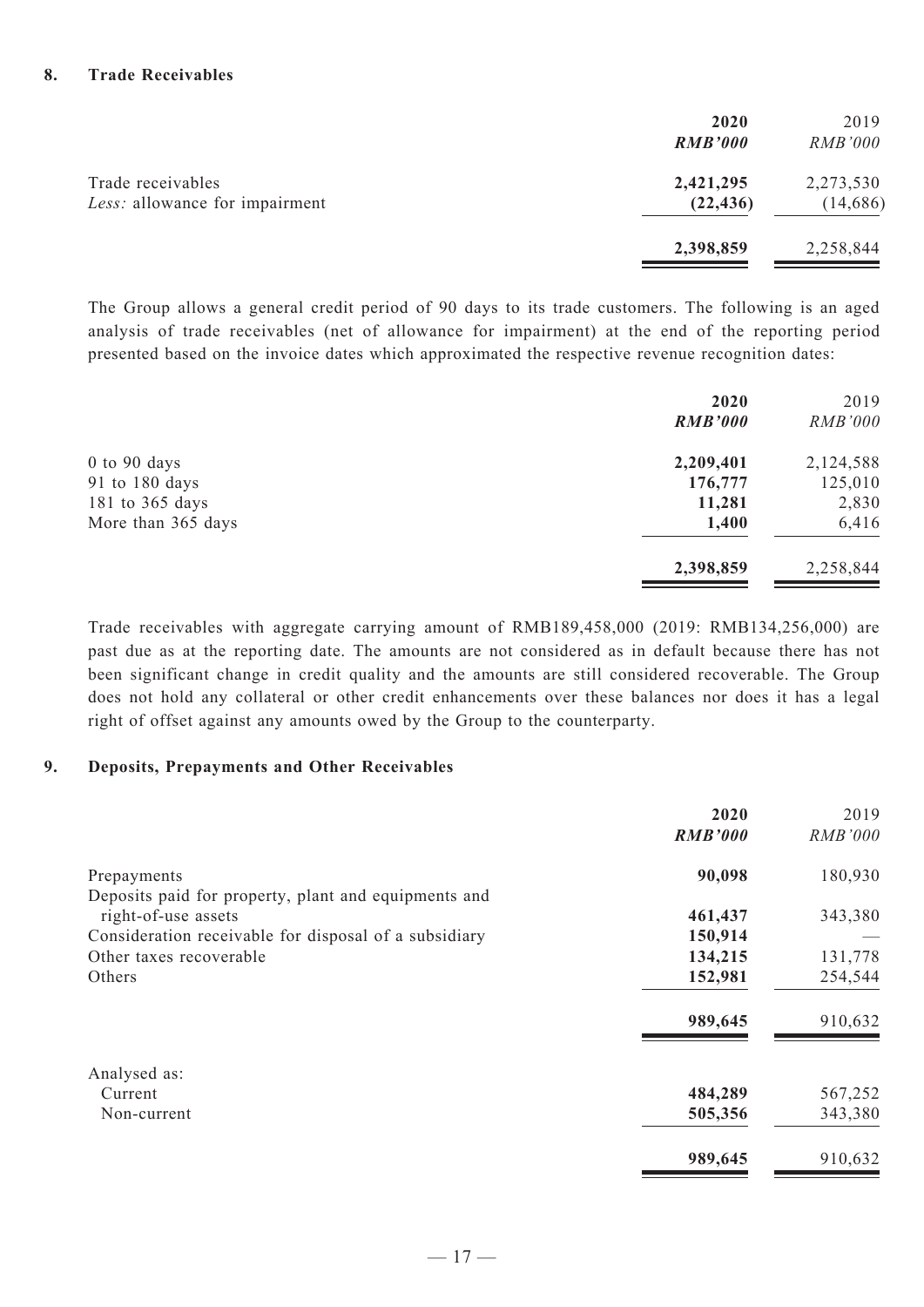#### **10. Bills Receivables**

Bills receivables represent bills on hand. All bills receivables of the Group are with a maturity period of less than 365 days (2019: less than 365 days) and not yet due at the end of the reporting period. The management considers the default rate is low based on historical information, experience and forward looking information that is available without undue cost or effort.

#### **11. Trade Payables**

The following is an aged analysis of trade payables at the end of the reporting period presented based on the invoice dates:

|                    | 2020           | 2019           |
|--------------------|----------------|----------------|
|                    | <b>RMB'000</b> | <b>RMB'000</b> |
| $0$ to $90$ days   | 1,011,690      | 941,700        |
| 91 to $180$ days   | 39,574         | 34,626         |
| More than 180 days | 153,302        | 134,557        |
|                    | 1,204,566      | 1,110,883      |
|                    |                |                |

The general credit period on purchases of goods is up to 90 days (2019: 90 days). The Group has financial risk management policies in place to ensure that all payables are settled within the credit timeframe.

#### **12. Other Payables**

|                                              | 2020           | 2019           |
|----------------------------------------------|----------------|----------------|
|                                              | <b>RMB'000</b> | <b>RMB'000</b> |
| Other taxes payable                          | 131,291        | 118,071        |
| Selling expense payable                      | 1,912,702      | 1,558,936      |
| Payables arising from construction cost and  |                |                |
| acquisition of property, plant and equipment | 848,242        | 1,083,551      |
| Government grants                            | 373,442        | 359,841        |
| Salaries, wages and staff welfare payable    | 254,590        | 217,813        |
| Others                                       | 288,460        | 508,173        |
|                                              | 3,808,727      | 3,846,385      |
|                                              | 2020           | 2019           |
|                                              | <b>RMB'000</b> | <b>RMB'000</b> |
| Analysed as:                                 |                |                |
| Current                                      | 3,554,759      | 3,691,652      |
| Non-current                                  | 253,968        | 154,733        |
|                                              | 3,808,727      | 3,846,385      |
|                                              |                |                |

#### **13. Bills Payables**

All bills payables of the Group are aged within 365 days (2019: 365 days) and not yet due at the end of the reporting period. As at 31 December 2020, bills payables of nil (2019: RMB198,649,000) are secured by certain structured bank deposits.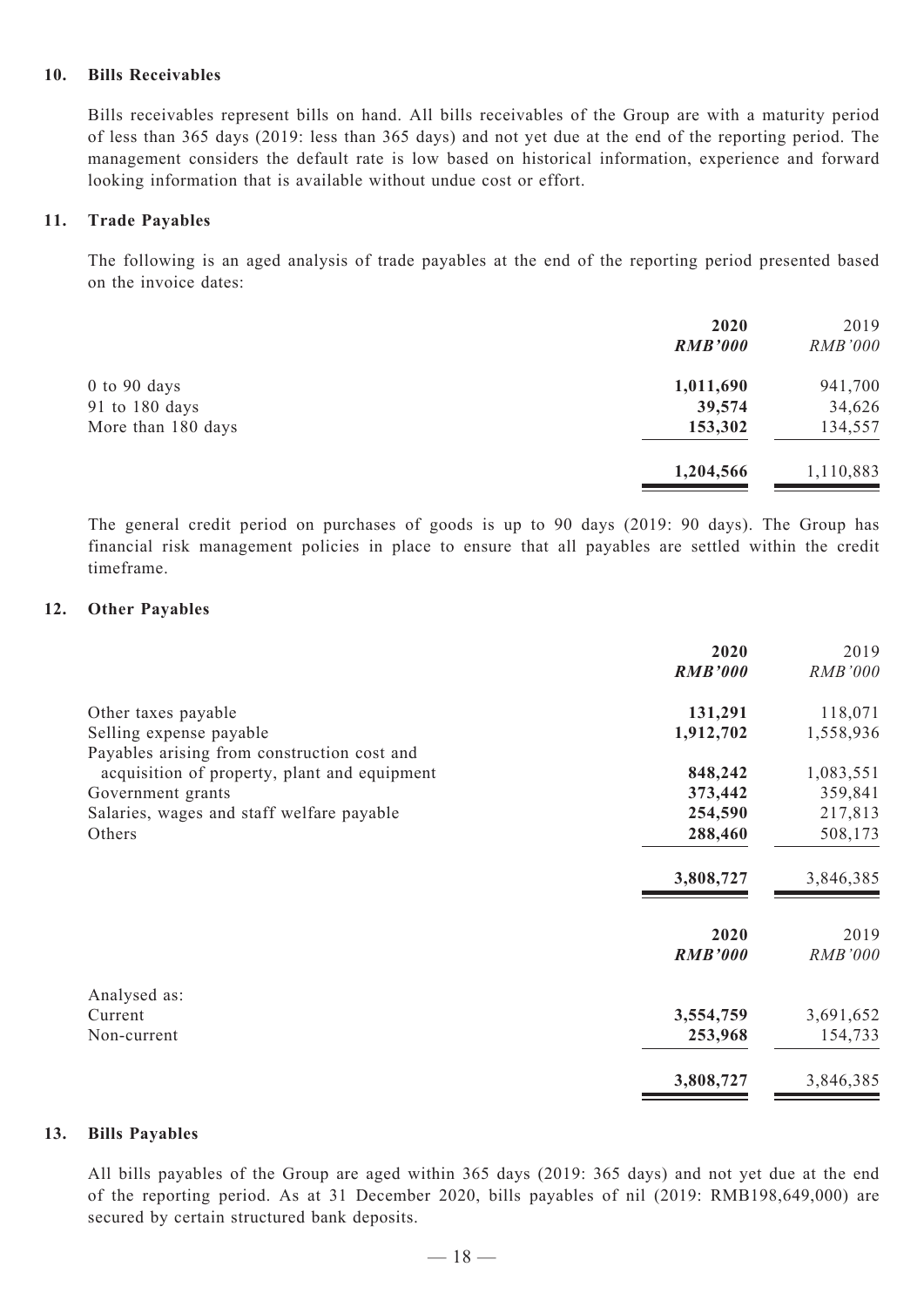## **MANAGEMENT DISCUSSION AND ANALYSIS**

### **BUSINESS REVIEW**

With the outbreak of COVID-19 pandemic in early 2020, hospital visit rate dropped sharply and market activities were disrupted during the first quarter of 2020, making a negative impact on the operation. The Group reduced the impact of the pandemic on sales through active promotion of online academic meetings and flexible sales strategies. Since the beginning of the second quarter, benefited from the strong and effective control measures by the government, the pandemic in China has been gradually brought under control, hospital visit rate has recovered and various marketing activities have resumed. The overall operation of the Group has returned to normal and maintained a sustained growth of 12.8% in revenue for the year.

In 2020, the operating results of the Group maintained a steady growth trend. With various measures such as professional academic-based promotion, hospital development, lower-tier market penetration, clinical application extension and professional sales force expansion, major finished drug products were able to sustain rapid growth, and market coverage was further enhanced (reaching medical institutions of various levels in city, county, town and community). During the year, market development of several newly launched products was also carried out smoothly, which have brought in new drives for sales growth and further facilitated a more balanced and reasonable product mix of the finished drugs.

Good progress has also been made in respect of R&D:

- 1) Obtained drug registration approvals for rivaroxaban tablets, montelukast sodium tablets, montelukast sodium chewable tablets, ornithine aspartate injection, bortezomib for injection, celecoxib capsules, acarbose tablets, memantine hydrochloride tablets, duloxetine hydrochloride enteric capsules, dasatinib tablets, esomeprazole magnesium enteric-coated capsules, nintedanib esilate soft capsules and entecavir tablets in China;
- 2) Obtained ANDA approval for omega-3-acid ethyl esters 90 soft capsules, esomeprazole magnesium enteric-coated capsules, paliperidone extended-release tablets and paroxetine hydrochloride enteric-coated sustained-release tablets in the U.S.;
- 3) New drug marketing application for mitoxantrone hydrochloride liposome injection (new preparation) in China was accepted and granted priority review, and production on-site inspection and clinical trial examination passed;
- 4) Completed patient enrolment for the bridging study of Duvelisib (innovative drug) in China, and its marketing application has been filed and granted priority review;
- 5) Marketing application of amphotericin B liposome has been filed;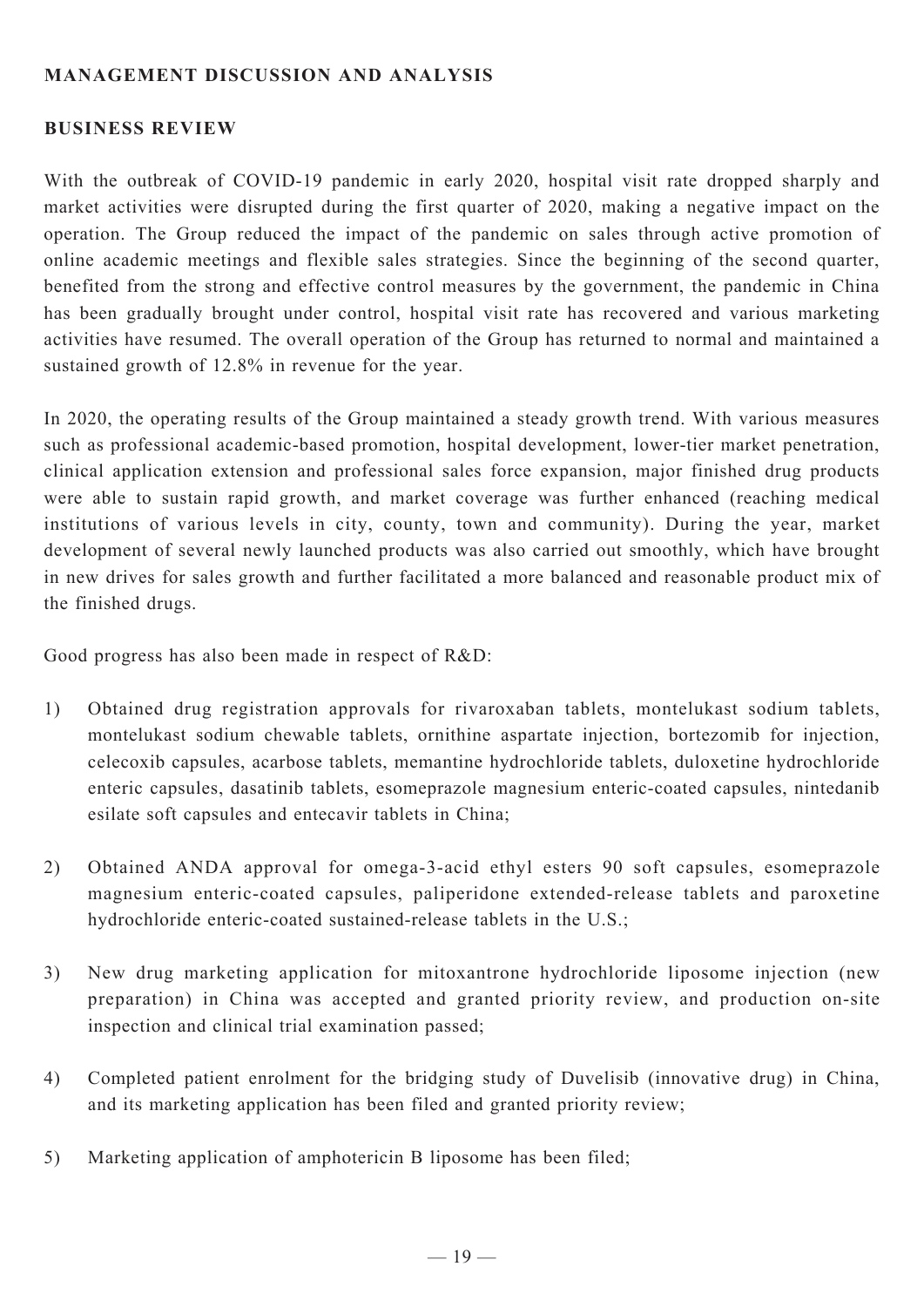- 6) Passed the assessment and public notice of the application of Jinyouli and its related technology for the Second Prize of State Scientific and Technological Progress Award;
- 7) Obtained clinical trial approval for irinotecan liposome injection (for treating pancreatic cancer, breast cancer and small cell lung cancer), docetaxel for injection (albumin-bound), SYHA1805 tablets, SYHA1815 tablets, recombinant anti-IgE monoclonal antibody for injection, ALMB-0168, ALMB-0166, amphotericin B liposome for injection, butylphthalide injection and SYHA1813 oral solutions in China; obtained clinical trial approval for ALMB-0168 in Australia; as well as clinical trial approval for docetaxel for injection (albumin-bound), Y150 (CD38/CD3 bispecific antibody) and NBL-012 (fully human IL23/P19 monoclonal antibody) the U.S.; and
- 8) 27 generic drug products (42 specifications) have passed or been deemed to have passed the consistency of quality and efficacy evaluation of generic drugs.

#### **Finished Drug Business**

The finished drug business recorded sales of RMB20,405 million in 2020, representing an increase of 13.8% over last year. The sales performance of products by major therapeutic area is as follows.

#### *Nervous System Disease Products*

Major products include NBP (恩必普) (butylphthalide soft capsules and butylphthalide and sodium chloride injection), Oulaining(歐來寧)(oxiracetam capsules and oxiracetam for injection), Shuanling (舒安靈)(pentoxifylline extended-release tablets and pentoxifylline injection) and Enxi(恩悉) (pramipexole dihydrochloride tablets).

NBP is a Class 1 new chemical drug in China and a patent-protected exclusive product mainly used for the treatment of acute ischemic stroke. Its efficacy has been widely recognised with its being listed as the recommended drugs in multiple editions of "Guidelines for Acute Ischemic Stroke Treatment in China" of Chinese Medical Association as well as in more than ten domestic authoritative clinical guidelines and expert consensuses. Both formulations of NBP are national reimbursement drugs, which are favourable for the promotion of sequential treatment (injection for emergency use and soft capsules for recovery use). Butylphthalide has been strengthening its clinical evidence while actively exploring new therapeutic areas, with currently 155 research projects in progress. In particular, the overall progress of the clinical trials of butylphthalide soft capsules for the treatment of vascular dementia is smooth with patient enrolment under way. The phase II clinical trial of butylphthalide soft capsules in the U.S. has completed patient enrolment ahead of schedule due to the pandemic and is in the process of data analysis. The development of new indications and markets will be able to bring new growth opportunities following the expiry of the butylphthalide patent. In December 2020, both formulations of butylphthalide have successfully passed the price negotiation of the national reimbursement drug list. The corresponding price reduction can significantly improve the accessibility of the product and stimulate market demand, leading to rapid growth in sales volume. The price reduction may put certain pressure on the product sales for a short period of time, but it may also accelerate the product's access to hospitals and resolve the risks associated with being selected for national and provincial centralized procurement catalog. The Group will constantly strive to penetrate lower-tier markets, increase user coverage and benefit more patients.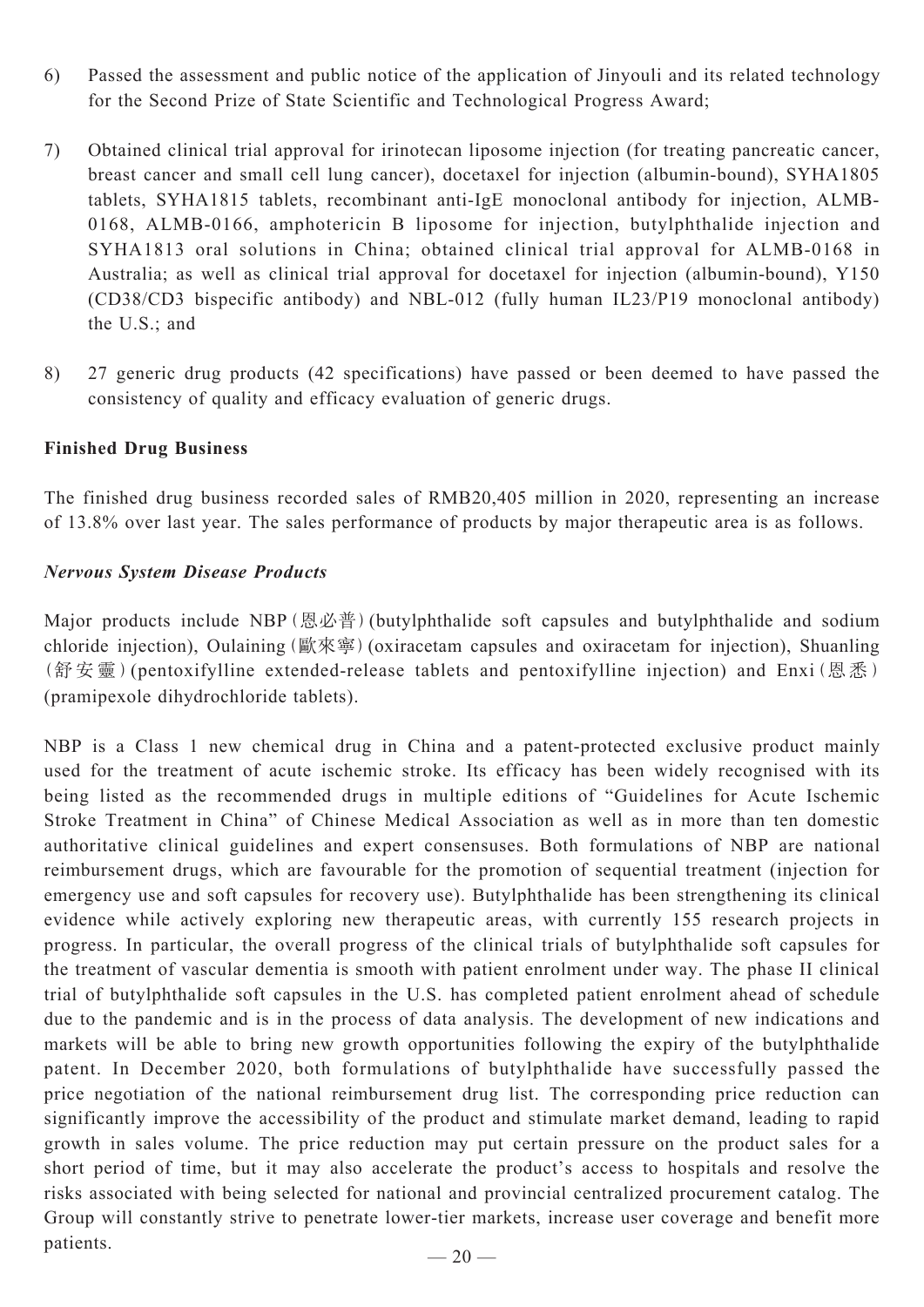Oulaining is mainly used for the treatment of mild to moderate memory and mental impairment resulting from vascular dementia, senile dementia and brain trauma. In 2019, the promulgation of the National Key Drug List for Monitoring and Prescription Control and removal from the provincial supplementary reimbursement catalog had significant impact on the sales of Oulaining. Nevertheless, Oulaining has been marketed in China for over 17 years and has also been included in a number of authoritative guidelines, having a relatively large user base of doctors and patients. The Group adopted a combined sales model with direct and cooperative sales during the year, strengthened control over each level of end-user market and increased efforts in academic-based promotion, striving to achieve stable sales of Oulaining within its reasonable scope of use.

Shuanling is mainly used for the treatment of cerebrovascular diseases, peripheral vascular disease, diabetes complications, and is recommended by various domestic and foreign clinical medication guidelines. Upon the adjustment of the national reimbursement drug list and promulgation of the National Key Drug List for Monitoring and Prescription Control, the medical reimbursement for numerous blood vessels dilating and microcirculation improvement drugs have been restricted, providing a great opportunity for pentoxifylline to become an alternative drug for more market share. In 2020, through the establishment of a dedicated sales team and increased hospital development, the Group has achieved rapid sales growth, with a market coverage of over 1,300 hospitals.

Enxi is the first product launched by the Group for the therapeutic area of Pakinson's disease. It is the first and currently the only product of pramipexole dihydrochloride tablets that has passed the consistency evaluation in China. Since launch in April this year, Enxi has successfully registered for online tender in over 20 provinces across the country and has developed more than 900 tieredhospitals.

In 2020, nervous system disease products recorded sales of RMB7,414 million, representing a yearon-year increase of 1.5%. Among which the sales of NBP increased by 17.4% and the sales of Oulaining decreased by 63.6%.

## *Oncology products*

Major products include Duomeisu (多美素) (doxorubicin hydrochloride liposome injection), Jinyouli (津優力)(PEG-rhGCSF injection) and Keaili(克艾力)(paclitaxel for injection (albumin-bound).

Duomeisu was developed by the "National Key Laboratory for New Pharmaceutical Preparations and Excipients" of the Group and supported by the "Major New Drug Development" projects in China. It has been recommended by the U.S. "National Comprehensive Cancer Network (NCCN) Guidelines" for the first-line treatment of lymphoma, ovarian cancer, relapsed or metastatic breast cancer, soft tissue sarcoma and AIDS-related Kaposi sarcoma. Duomeisu has considerable advantages in terms of efficacy and safety (especially cardiac safety of patients) as compared to traditional anthracyclines. On the basis of strengthening the existing sales areas such as haematological cancer, breast cancer, gynecologic cancer and bone cancer, the Group will continue to explore new areas such as leukemia, liver cancer, bladder cancer, lung cancer and gastric cancer, with an aim of sustaining a steady and continuous sales growth of Duomeisu.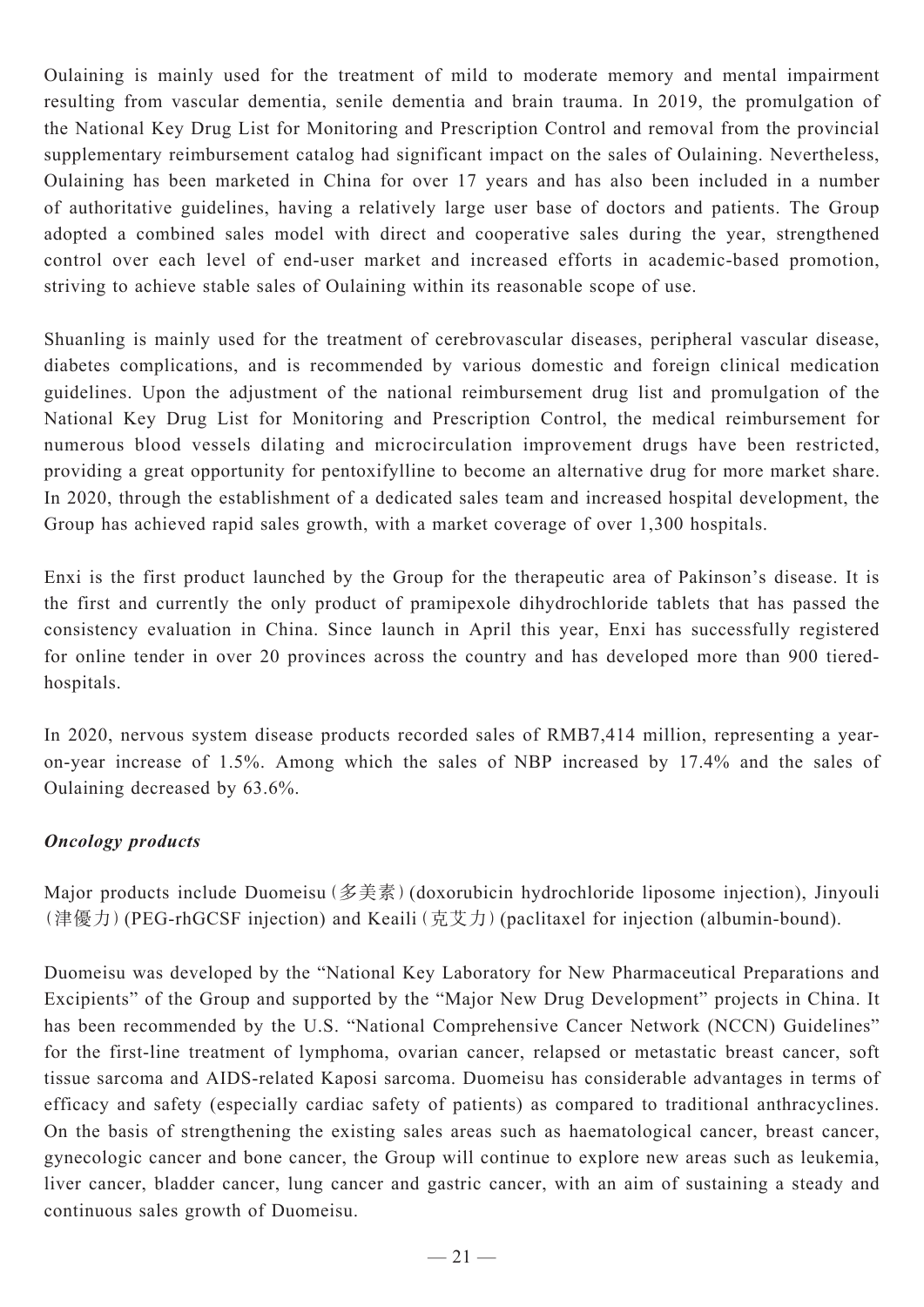Jinyouli is the first long-acting white blood cell booster drug in China. It is used to decrease the incidence of infection and pyrexia due to low neutrophil count in patients during chemotherapy, thus ensuring the administration of standardised dosage of chemotherapy. Jinyouli is well supported by clinical evidence with its phase IV clinical study having the largest sample size in respect of clinical study of long-acting granulocyte stimulating factor in China, covering lung cancer, breast cancer, lymphoma, ovarian cancer, colorectal cancer and gastric cancer, earning unanimous recommendations from domestic and foreign guidelines. In addition to existing therapeutic areas, the Group will further expand into areas such as head and neck cancer and genitourinary cancer and constantly explore application opportunities in immunotherapy, concurrent chemoradiotherapy and childhood acute lymphoblastic leukemia in order to promote the leading position of Jinyouli in the long-acting white blood cell booster market.

Keaili is the first-to-market generic of new generation of paclitaxel chemotherapy drug in China with the consistency evaluation passed. It is made of stable nanoparticles formed by the integration of paclitaxel and human serum albumin (endogenous). The product has the distinctive features of convenience, high efficacy and safety. It can enhance the efficacy of paclitaxel drugs and is convenient to use. Solvents with strong side effects and pre-treatment are not required and administration only takes 30 minutes. The clinical trials and medical projects conducted since the launch of Keaili have generated phased achievement for various cancers. 6 articles have been published in "Science Citation Index (SCI)" and domestic core journals and 5 articles have been published at conferences such as CSCO, ESMO-ASIA and ASCO. It also assisted in formulating a guideline for pancreatic cancer. In addition to consolidating the existing therapeutic areas in breast cancer, lung cancer and gynecologic cancer, the Group will constantly extend into new fields such as gastric cancer, esophageal cancer as well as head and neck cancer. In early 2020, Keaili won the national centralized procurement tender with the lowest price and was successfully included into the national reimbursement drug list (new version) at the end of the year. By leveraging on the policy advantage, the Group will put effort in covering all cancer types, hospital development and market penetration, and continue to adopt the strategy of professional academic-based promotion in order to achieve rapid sales growth for Keaili.

In 2020, oncology products recorded sales of RMB6,294 million, representing a year-on-year increase of 29.0%. Among which the sales of Keaili, Jinyouli and Duomeisu increased by 16.4%, 37.3% and 41.3% respectively.

## *Anti-infective products*

Major products include Shuluoke(舒羅克)(meropenem for injection), Nuomoling(諾莫靈)(amoxicillin capsules), Xianqu/Shiyao (先曲/石藥) (ceftriaxone sodium for injection), Zhongnuo Lixin (中諾立 新) (cefuroxime sodium for injection), Xinweihong (新維宏) (azithromycin tablets) and Weihong (維 宏)(azithromycin dispersible tablets/capsules/enteric tablets).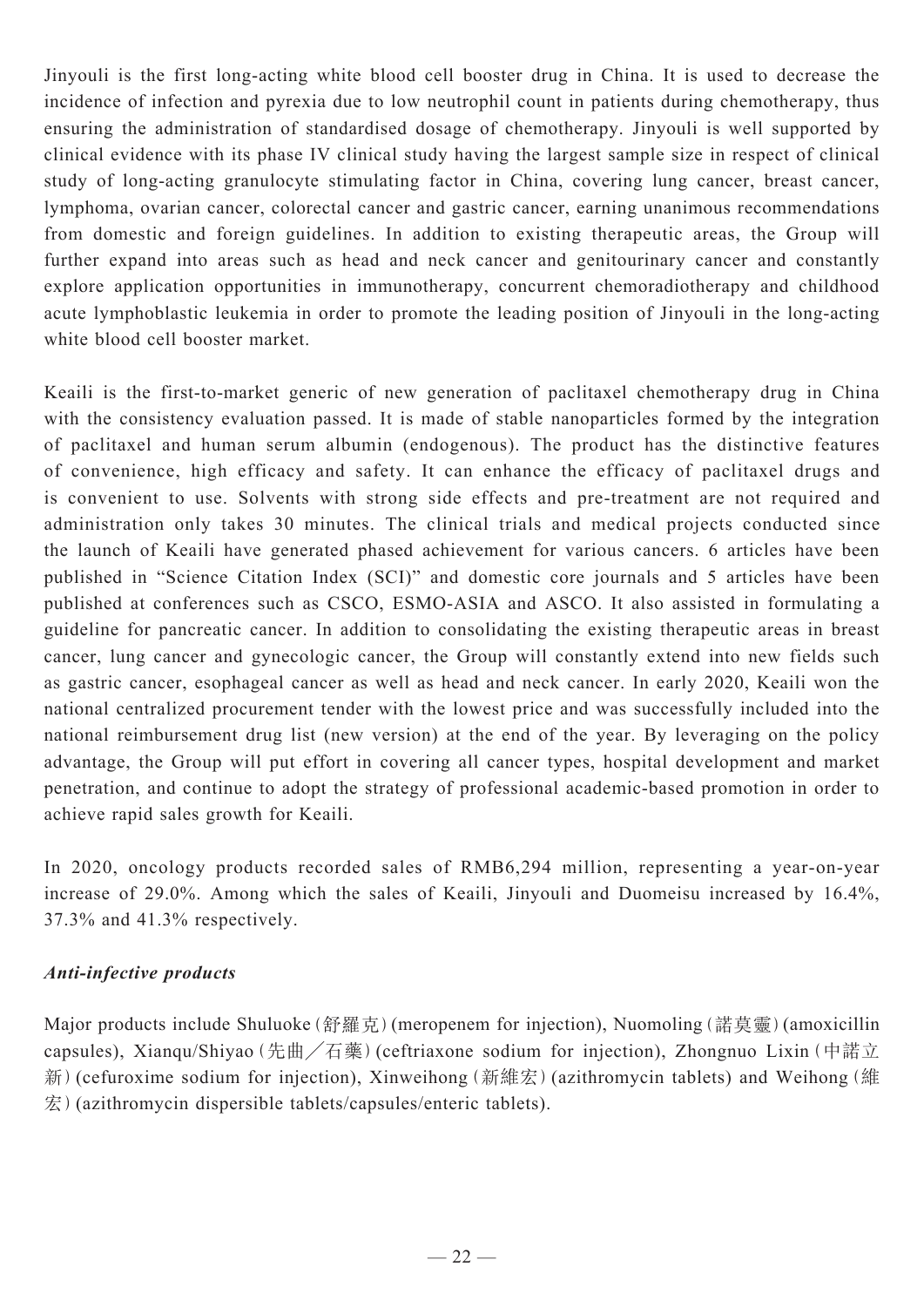Affected by the restrictive use of antibiotics policy, the market of anti-infective products was relatively weak. In addition, the adoption of infection prevention measures to fight the pandemic by the general public during the year has led to a significant drop in the number of influenza and other infectious diseases cases, and the demand for related medicines has also decreased accordingly. In 2020, anti-infective products recorded sales of RMB2,708 million, representing a year-on-year decrease of 7.9%.

## *Cardiovascular disease products*

Major products include Xuanning(玄寧)(maleate levamlodipine tablets and dispersible tablets), Encun(恩存)(clopidogrel bisulfate tablets), Daxinning(達新寧)(dronedarone hydrochloride tablets), Abikang(阿比康)(aspirin enteric tablets) and Meiluolin(美洛林)(ticagrelor tablets).

Xuanning is mainly used for the treatment of hypertension, chronic stable angina and variant angina, and is a product in the national reimbursement drug list and essential drug list. In 2019, Xuanning received marketing approval from the U.S. Food and Drug Administration (FDA), becoming the first Chinese innovative drug granted full approval by the U.S. FDA. It is also included in certain authoritative guidelines such as the "Guidelines for Hypertension Prevention" and "Guidelines for the Rational Use of Drugs for Hypertension" in China. The Group reorganised its Xuanning sales team during the year, and strengthened the application at different levels of medical institutions in China by adopting an integrated sales model with direct, cooperative and retail sales, boosting the rapid sales growth of Xuaning and actively expanding overseas markets.

Encun is the only domestic clopidogrel bisulfate tablets with approval by the U.S FDA. It is a preferred drug for treating coronary heart disease and secondary prevention for stroke with high quality and reasonable price. Encun is also recommended by the 2020 edition of the "Guidelines for Comprehensive Management Practice of Primary Cardiovascular Disease". In September 2019, the Group has won the nationwide extended tender of the centralized procurement with a reasonable price. The year 2020 was the first year of tender implementation. In the tender-winning provinces, through the effective marketing development and academic-based promotions, we achieved rapid sales volume ramp-up and recorded satisfactory sales revenue, with actual sales volumes more than doubling the contracted purchase volume.

Daxinning is the first-to-market generic dronedarone hydrochloride tablets in China and is mainly used for the treatment of sinus arrhythmia patients with a medical history of paroxysmal or persistent atrial fibrillation. Dronedarone is an exclusive product in China and will not be selected for national centralized procurement in the short term. With the ongoing aging population in China, the base of patients with atrial fibrillation will gradually increase with growing attention, providing a promising market prospect. Since launch in October 2019, the Group has established a dedicated sales team and adopted the sales model of professional academic-based promotion. More than 12,000 patients with atrial fibrillation have been served so far within a year with satisfactory sales revenue recorded.

In 2020, cardiovascular disease products recorded sales of RMB2,359 million, representing a yearon-year increase of 61.9%. In addition to the new sales revenue contributed by new products such as Encun and Daxinning, the sales growth of Xuanning has reached 36.8%.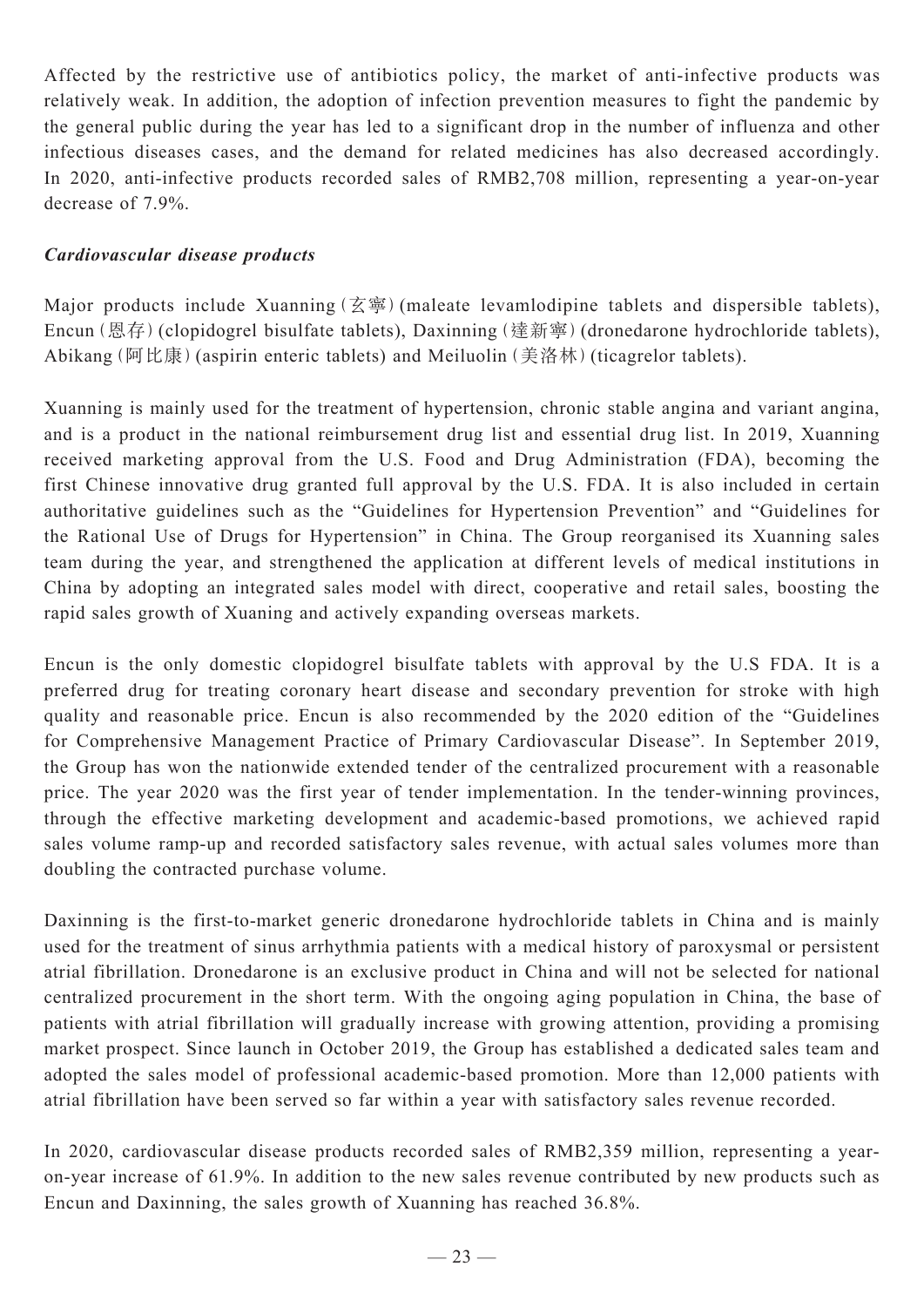## *Respiratory disease products*

Major products include Qixiao(琦效)(arbidol hydrochloride tablets), Zhongnuo Like(中諾立克) (ambroxol hydrochloride oral solution), Zhongnuoping(中諾平)(ambroxol hydrochloride extendedrelease tablets) and Nuoyian (諾一安)(montelukast sodium tablets/chewabletablets).

As a broad-spectrum antiviral drug, Qixiao is mainly used for the treatment of viral infections represented by influenza. It has also been included in multiple editions of the Guidelines for the Diagnosis and Treatment of COVID-19 in 2020. The Group will increase efforts in medical research on Qixiao in various therapeutic areas, establish evidence of efficacy comparable to oseltamivir and actively promote clinical applications of the product in emergency, pediatrics, respiratory and infection departments. Qixiao achieved rapid sales volume ramp-up and satisfactory sales revenue during the year.

In 2020, respiratory disease products recorded sales of RMB491 million, representing a year-on-year increase of 54.4%.

## *Digestion and metabolism disease products*

Major products include Linmeixin  $(\# \# \pi)$  (glimepiride dispersible tablets), Shuanglexin (雙樂 欣)(metformin hydrochloride tablets/extended-release tablets) and Xinweiping(欣維平)(acarbose tablets) (approved in the first half of this year). In 2020, Digestion and metabolism disease products recorded sales of RMB492 million, representing a year-on-year increase of 8.8%.

## *Products in other therapeutic areas*

Major products include Gubang (固邦) (alendronate sodium tablets/enteric tablets), Xianpai(先派) (omeprazole injections) and Qimaite(奇邁特)(tramadol hydrochloride tablets). In 2020, products in other therapeutic areas recorded sales of RMB647 million, representing a year-on-year increase of 10.7%.

## **Bulk Product Business**

## *Vitamin C*

In 2020, the vitamin C product series recorded sales revenue of RMB1,859 million, representing a slight year-on-year decrease of 3.2%. Owing to the pandemic and changes in supply and demand, product price has shown an upward trend since the beginning of this year with strong market demand. The Group has already laid out the capacity expansion plan for vitamin C in 2021 in order to establish a solid foundation to further increase market share and extend to untapped markets. The Group will also continue to optimise customer structure and focus on branding in order to enhance the overall market competitiveness.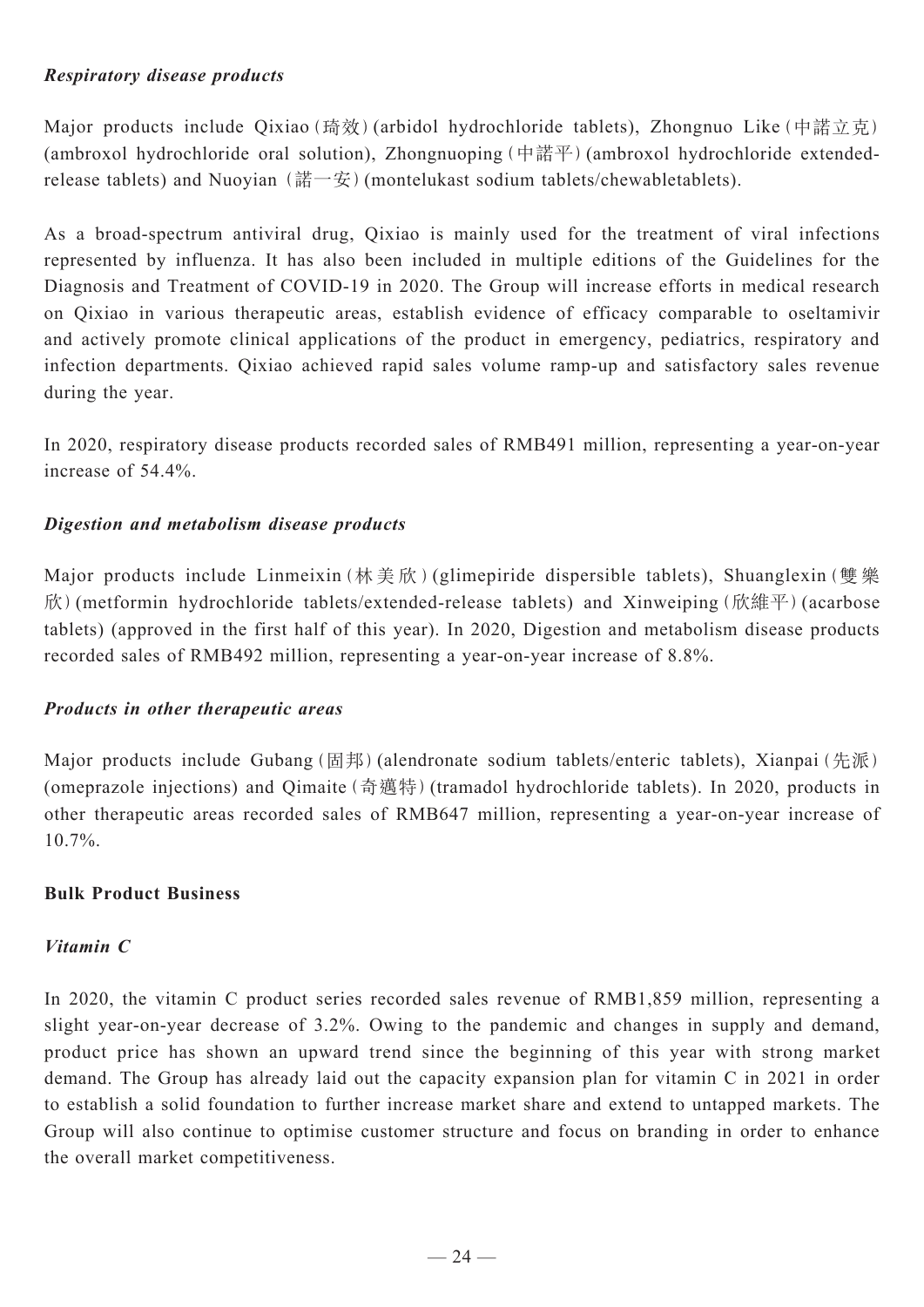### *Antibiotics and Others*

In 2020, the antibiotic and others product series recorded sales revenue of RMB1,373 million, representing a year-on-year increase of 30.4%. During the year, the increase in export demand for antibiotic products has contributed to the growth of the business. The Group will keep improving product qualities, accelerating accreditation in the high-end market, developing end-user customers as well as making use of the product chain advantage.

## **Functional Food and Others Business**

In 2020, the business recorded sales revenue of RMB1,306 million, representing a year-on-year increase of 9.5%. Caffeine products maintained a steady operation with stable product prices and growth in sales volume. The Group will continue to maintain a steady growth of the results through technology upgrade, cost reduction and market development.

#### **Research and Development**

The Group has a leading R&D team with bases located in Shijiazhuang, Shanghai, Beijing and the United States, focusing on the discovery, research and development of small molecule target drugs, nano-drugs, monoclonal antibody drugs, bispecific antibody drugs, antibody-drug conjugates and biological drugs in the immune field.

The Group firmly believes in the importance of investing in research and development so that the Group can have strong product and technology innovation capability as well as a rich pipeline of drugs under development. The R&D expenses for the year amounted to RMB2,890 million (charged to profit or loss statement), representing a year-on-year increase of 44.5% and accounting for approximately 14.2% of the finished drug business revenue. At present, there are around 300 projects in the pipeline, of which over 40 are innovative small molecule drugs, over 40 are innovative macromolecule drugs and over 20 are drugs of new preparation, primarily focusing on the therapeutic areas of oncology, autoimmunity, psychiatry and neurology, digestion and metabolism, cardio-cerebrovascular system and anti-infectives. Currently, there are 30 drug candidates pending drug registration approval, 41 products under clinical trials (including 30 innovative drugs and 11 new preparations) and 8 products under bioequivalence tests and 2 products pending clinical trial approval.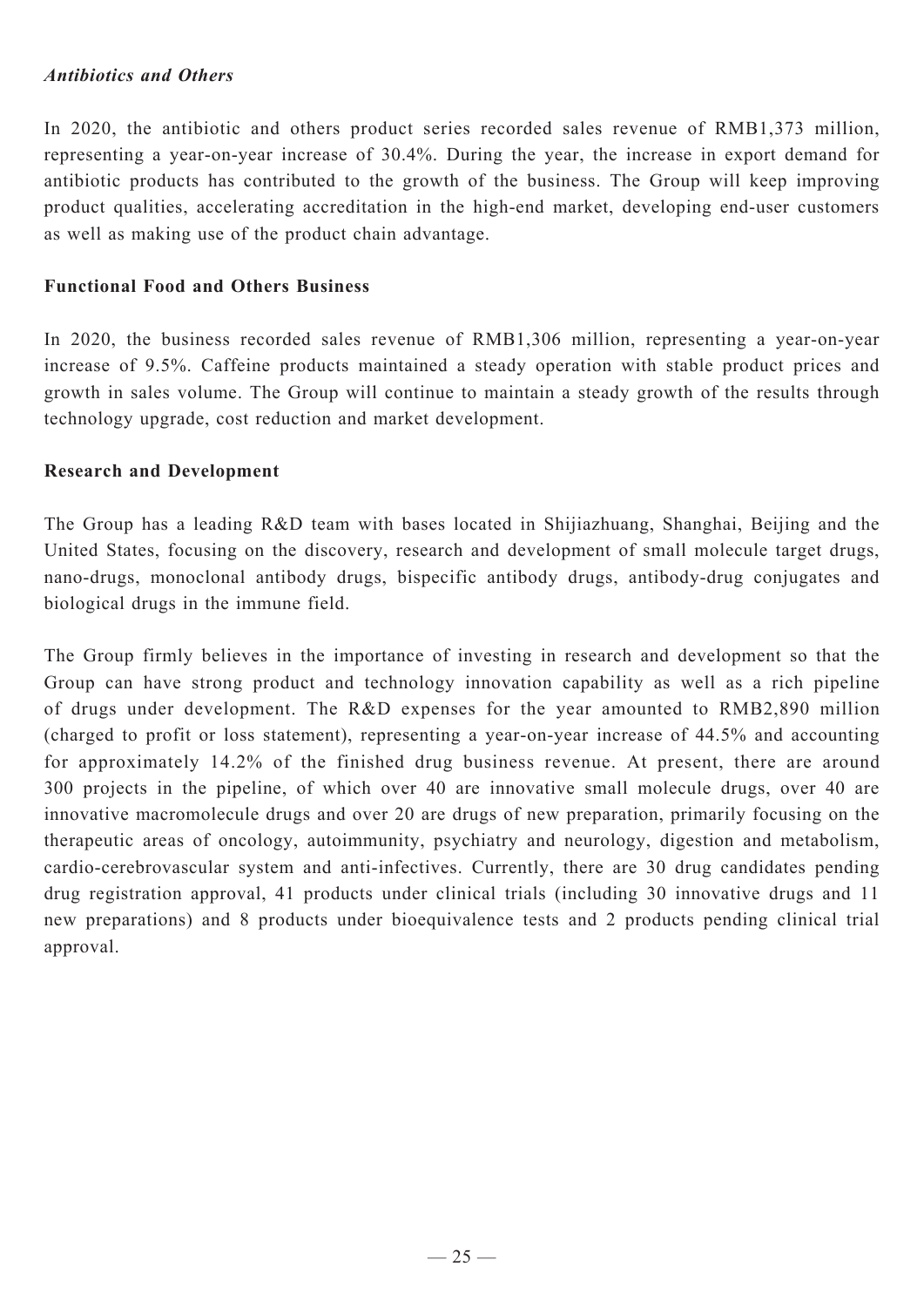The Group is committed to building a technology platform with its own intellectual property rights to differentiate itself from its competitors in the industry. The Group's nanomedicine technology platform is the most competitive in the industry, and its related pipeline layout is also leading in the international arena. The "National Key Laboratory for New Formulations and Excipients" established by the Group has been ranked as "excellent" in the evaluation of the State Key Laboratory for a number of times.

In respect of nanomedicine delivery technologies, the Group has systematically developed a number of core delivery technologies including nanoliposomes, albumin nano-formulations, polymeric micelles, and lipid nanoparticles for the delivery of nucleic acid drugs and nucleic acid vaccines.

A number of products have been developed based on the nanomediciene technology platform. Duomeisu (多美素) and Keaili (克艾力) which have been launched to the market have become important products for the Group. Amphotericin B nanocomplex and mitoxantrone liposomes have been submitted to the NDA for priority review and will be approved within the year. Amphotericin B liposomes have been submitted for market launch and irinotecan liposomes will be submitted for market launch in the near future. Docetaxel albumin nanoparticles, paclitaxel cationic liposomes, prostaglandin liposomes, Daunorubicin/Cytarabine liposomes and paclitaxel albumin nanoparticles (fast dissolving) are under clinical trial. Applications for clinical trials for products such as sirolimus albumin nanoparticles and cisplatin polymer micelles will be submitted very soon and the clinical trials are expected to start in the near future. In addition, more than 20 other nanomedicines are in pre-clinical studies. The use of nanotechnology to deliver nucleic acid drugs and nucleic acid vaccines has gradually become a trend and is a hot topic in the industry. The Group is also actively developing new delivery technologies and has made positive progress in the development of a number of new products, including the coronavirus RBD dimer nucleic acid vaccine.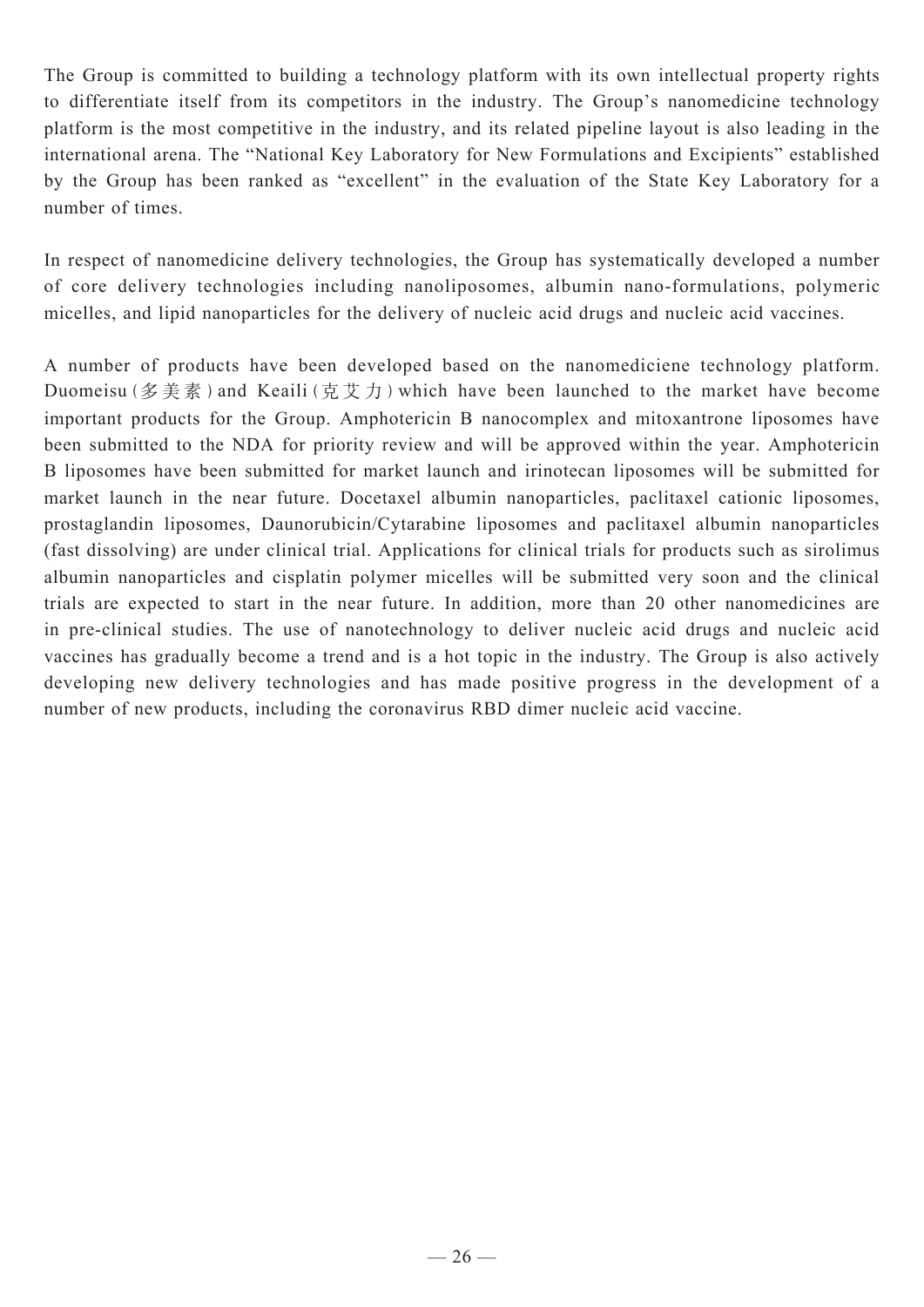The major products under development of the Group are as follows:

| <b>Therapeutic Area</b>           | <b>Name of Product under Development</b>                                                                                                                                                                                                                                                |                                                                                                                                                                                                                    |  |
|-----------------------------------|-----------------------------------------------------------------------------------------------------------------------------------------------------------------------------------------------------------------------------------------------------------------------------------------|--------------------------------------------------------------------------------------------------------------------------------------------------------------------------------------------------------------------|--|
| Oncology                          | Duvelisib capsules<br>HA121-28 tablets<br>SYHA1807 capsules<br>SYHA1803 capsules<br>SYHA1813 oral solutions<br>SYHA1815 tablets<br><b>SYSA1802</b><br><b>JMT101</b><br>$M701*$<br>Y150 (CD38/CD3)*<br>Irinotecan liposome injection<br>Mitoxantrone hydrochloride<br>liposome injection | SKLB1028 capsules<br>SYHA1801 capsules<br>Simmitinib hydrochloride tablets<br>JMT103<br>DP303c<br>M802*<br>ALMB0168<br>Paclitaxel cationic liposome for<br>injection<br>Docetaxel for injection<br>(albumin-bound) |  |
| <b>Anti-infectives</b>            | Amphotericin B liposome for<br>injection<br>Amphotericin B cholesteryl<br>sulfate complex for injection                                                                                                                                                                                 | Baicalein tablets                                                                                                                                                                                                  |  |
| Digestion & Metabolism            | DBPR108 tablets<br>SYHA1805 tablets                                                                                                                                                                                                                                                     | SYHA1402 tablets<br>SYSA1803 (TG103)                                                                                                                                                                               |  |
| <b>Psychiatry &amp; Neurology</b> | Butylphthalide soft capsules<br>ALMB0166                                                                                                                                                                                                                                                | Ammuxetine hydrochloride<br>enteric tablets                                                                                                                                                                        |  |
| Cardio-cerebrovascular            | SYHA136 tablets                                                                                                                                                                                                                                                                         | Alprostadil liposome for<br>injection                                                                                                                                                                              |  |
| <b>Immunity System</b>            | Omalizumab<br><b>NBL-012</b>                                                                                                                                                                                                                                                            | <b>SYHX1901</b>                                                                                                                                                                                                    |  |
| <b>Others</b>                     | CSPCHA115 capsules                                                                                                                                                                                                                                                                      | JMT103                                                                                                                                                                                                             |  |

\* *Product developed by Wuhan YZY Biopharma Co. Ltd.*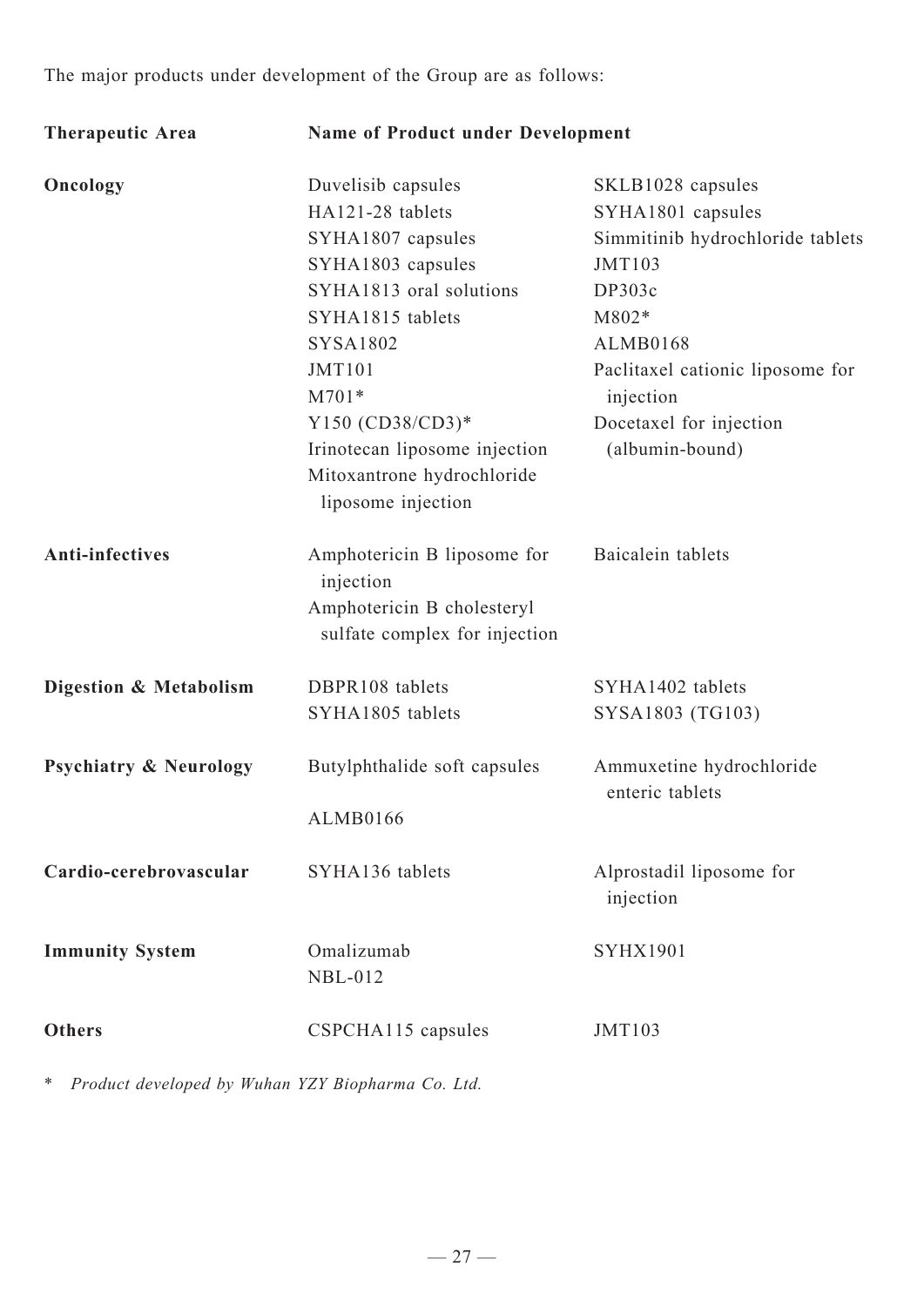The Group's R&D innovation capabilities and projects have received great support from the government. The projects receiving government funding support since the beginning of this year include: 14 major scientific and technological projects for the "13th Five-Year" major new drug innovation projects, 1 key project under the national key research programme in "nanotechnology", 10 scientific and technological plan projects in Hebei Province, 5 biomedical health industry projects of Shijiazhuang Industry and Information Technology Department, 4 scientific and technological plan projects in Shijiazhuang City and a number of high-tech zone policy support projects.

The Group also attaches great importance to the protection of intellectual property rights and actively files patent applications for its research and development projects. Since the beginning of the year, the Group has filed 148 patent applications (115 domestic and 33 overseas) and received 106 authorisations (84 domestic and 22 overseas).

The Group is also actively looking for acquisition and collaboration opportunities in order to strengthen is product pipeline and leverage on its strong marketing capability. In March 2021, the Group has obtained the product licensing and commercialisation rights of two products, which are under development, namely CM310 (an anti-IL-4Rα recombinant fully humanized antibody) and BPI-7711 Capsules (a third generation irreversible EGFR-TKI).

In the three years ahead, the Group is expected to launch more than 60 new products, over 15 of which will be key products with a market potential exceeding RMB1 billion each. Meanwhile, mitoxantrone liposomes, docetaxel albumin nanoparticles and paclitaxel albumin nanoparticles (fast dissolving), which are developed based on the nanotechnology platform, are all heavyweight products with global patents and great market value. The launch of these new products will certainly provide strong support to the Group's high quality growth in the future.

## **FINANCIAL REVIEW**

#### **Results**

|                            | 2020<br><b>RMB'000</b> | 2019<br><b>RMB'000</b> | Change   |
|----------------------------|------------------------|------------------------|----------|
| Revenue:                   |                        |                        |          |
| Finished drugs             | 20,404,678             | 17,937,001             | 13.8%    |
| Bulk products              |                        |                        |          |
| $-$ vitamin $C$            | 1,859,272              | 1,921,704              | $-3.2\%$ |
| — antibiotics and others   | 1,372,639              | 1,052,318              | $30.4\%$ |
| Functional food and others | 1,305,615              | 1,192,169              | $9.5\%$  |
| Total                      | 24,942,204             | 22,103,192             | 12.8%    |
| Gross profit               | 18,685,322             | 15,910,981             | $17.4\%$ |
| Gross profit margin        | 74.9%                  | 72.0%                  |          |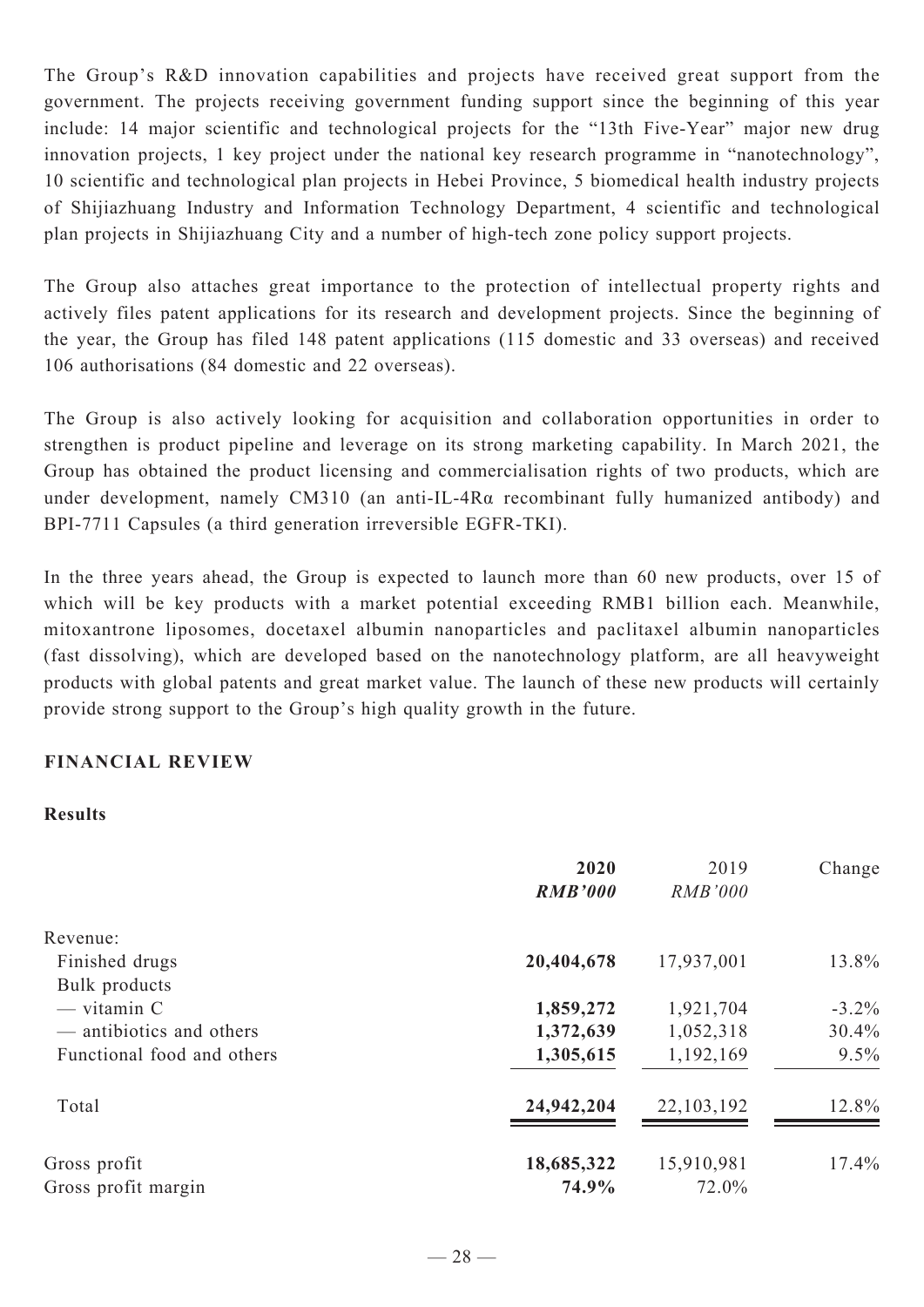Finished drug business is the major growth driver to the Group with sales increasing by 13.8% to RMB20,405 million for the current year. Key products such as NBP, Xuanning, Duomeisu, Jinyouli and Keaili continued to maintain strong growth. Gross profit margin slightly increased mainly attributable to an improvement in sales mix.

## **Selling and Distribution Expenses**

Selling and distribution expenses was RMB9,378 million for the current year as compared with RMB8,712 million last year. The increase in selling and distribution expenses was primarily attributable to (i) expansion of sales force of finished drugs; and (ii) increased efforts in marketing and academic promotion for key finished drug products and newly launched finished drug products.

## **Administrative Expenses**

Administrative expenses was RMB946 million for the current year as compared with RMB749 million last year. The increase in administrative expenses was primarily attributable to the expanded scale of operation and management function of the Group.

## **Research and Development Expenses**

R&D expenses was RMB2,890 million for the current year as compared with RMB2,000 million last year. The increase in R&D expenses was primarily attributable to (i) increased number of products under development; and (ii) increased spending on ongoing and newly initiated clinical trials.

## **Liquidity and Financial Position**

For the year 2020, the Group's operating activities continued to generate strong net cash inflow. Average turnover period of trade receivables (ratio of balance of trade receivables to sales, inclusive of value added tax for sales in China) decreased from 35 days in 2019 to 33 days this year. Average turnover period of inventories (ratio of balance of inventories to cost of sales) decreased from 149 days in 2019 to 109 days this year. Current ratio of the Group was 2.5 as at the year end of 2020, higher than 2.2 a year ago. Capital expenditure for the year amounted to approximately RMB1,000 million, which were mainly spent to construct production facilities and improve production efficiency.

The Group's financial position remained solid. As at the end of 2020, the Group's bank balances and cash amounted to RMB7,259 million (2019: RMB4,118 million) and bank loans amounted to RMB99 million (2019: RMB23 million). The gearing ratio (balance of bank loan divided by total equity) as at the end of the year was 0.43% (2019: 0.12%).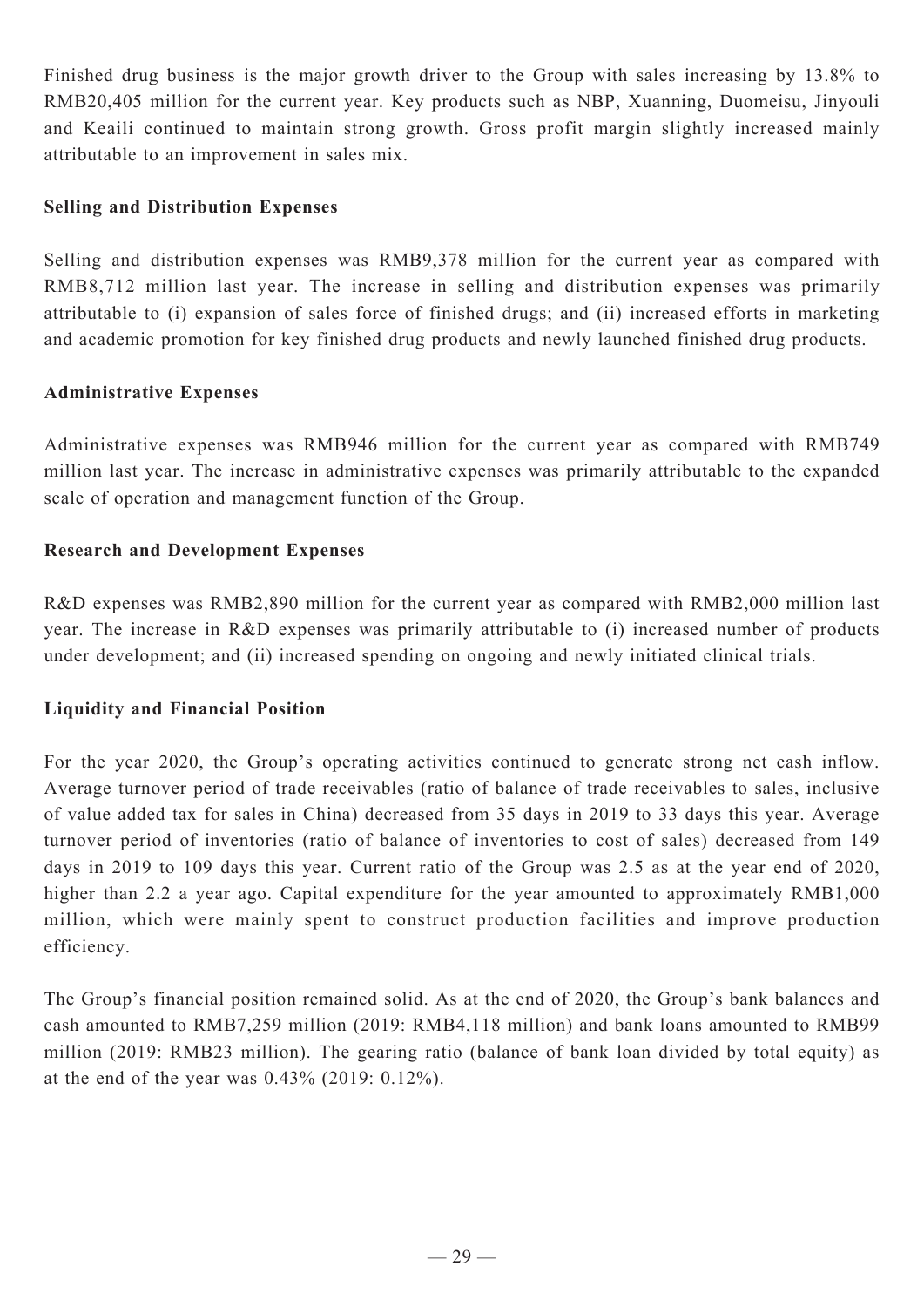The bank loan is denominated in Renminbi. The Group's sales are denominated in Renminbi (for domestic sales in China) and in US dollars (for export sales). The Group manages its foreign exchange risks by closely monitoring its foreign exchange exposures and mitigating the impact of foreign currency fluctuations by using appropriate hedging arrangements when considered necessary.

## **Pledge of Assets**

The Group had no assets charged to any third parties as at 31 December 2020.

## **Dividend Policy**

It is the present intention of the Board to provide shareholders with regular dividends with a normal target payout ratio of not less than 30 per cent of the Group's core profit on a full year basis. The actual amount of dividends will depend on a number of factors including but not limited to financial results, financial position and funding needs of the Group.

## **Employees**

As at 31 December 2020, the Group had a total of 21,527 employees. the majority of them are employed in mainland China. The Group will continue to offer competitive remuneration packages, share options, share awards and bonuses to staff based on the performance of the Group and individual employee.

## **SUSTAINABLE DEVELOPMENT STRATEGIES**

The Group will continue to pursue the development strategies of (i) active development of innovative drug business; (ii) continuation of products internationalization; and (iii) consolidation of leadership in bulk drug business in order to achieve long-term sustainable growth.

## **CORPORATE GOVERNANCE**

The Company has complied with all the code provisions in the Corporate Governance Code (the "Code") contained in Appendix 14 of the Rules Governing the Listing of Securities on The Stock Exchange of Hong Kong Limited (the "Listing Rules") throughout the year ended 31 December 2020 except the deviation from code provision A.2.1 as set out below.

Code provision A.2.1 of the Code stipulates that the roles of chairman and chief executive officer should be separate and should not be performed by the same individual. Mr. Cai Dongchen, the Company's Chairman, has also assumed the role as the chief executive officer of the Company. The Company believes that vesting both roles in Mr. Cai will allow for more effective planning and execution of business strategies. As all major decisions are made in consultation with members of the Board, the Company believes that there is adequate balance of power and authority in place.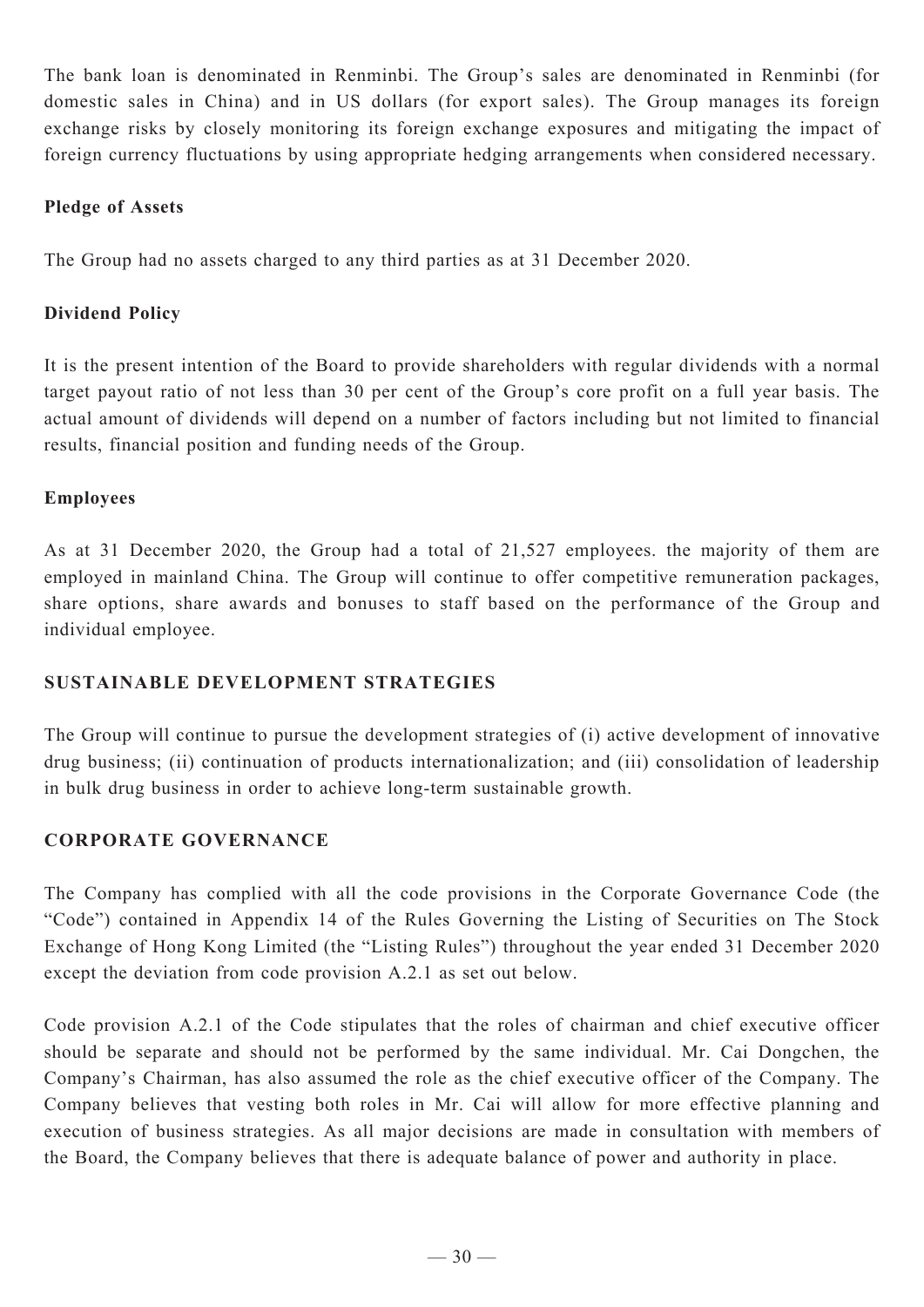Following the resignation of Mr. Chan Siu Keung, Leonard as an independent non-executive director on 1 January 2021, the Company did not comply with the following rules of the Listing Rules: i) rule 3.10A requiring independent non-executive directors representing at least one-third of the Board; ii) rule 3.10(2) requiring at least one of the independent non-executive directors must have appropriate professional qualifications or accounting or related financial management expertise; (iii) rule 3.21 requiring at least one of the members of the audit committee with appropriate professional qualifications or accounting or related financial management expertise and the audit committee must be chaired by an independent non-executive director; and (iv) rule 3.25 requiring the remuneration committee chaired by an independent non-executive director. With the appointment of Mr. Au Chun Kwok Alan as an independent non-executive director, the chairman of the audit committee and remuneration committee on 27 January 2021, the said rules of the Listing Rules have been complied with by the Company.

## **REVIEW OF ANNUAL RESULTS**

The consolidated financial statements of the Company and its subsidiaries for the year ended 31 December 2020 have been reviewed by the Audit Committee of the Company and audited by the Company's auditor.

## **CLOSURE OF REGISTER OF MEMBERS**

The register of members of the Company will be closed from Wednesday, 12 May 2021 to Tuesday, 18 May 2021, both days inclusive, during which period no transfer of shares will be effected. In order to determine the identity of members who are entitled to attend and vote at the annual general meeting to be held on Tuesday, 18 May 2021, all share transfer documents accompanied by the relevant share certificates must be lodged with the Company's share registrar, Tricor Secretaries Limited, at Level 54, Hopewell Centre, 183 Queen's Road East, Wanchai, Hong Kong for registration not later than 4:30 p.m. on Tuesday, 11 May 2021.

The register of members of the Company will be closed from Wednesday, 26 May 2021 to Friday, 28 May 2021, both dates inclusive, during which period no transfer of shares will be effected. In order to qualify for the proposed final dividend, all share transfer documents accompanied by the relevant share certificates must be lodged with the Company's share registrar, Tricor Secretaries Limited, at Level 54, Hopewell Centre, 183 Queen's Road East, Wanchai, Hong Kong, for registration not later than 4:30 p.m. on Tuesday, 25 May 2021.